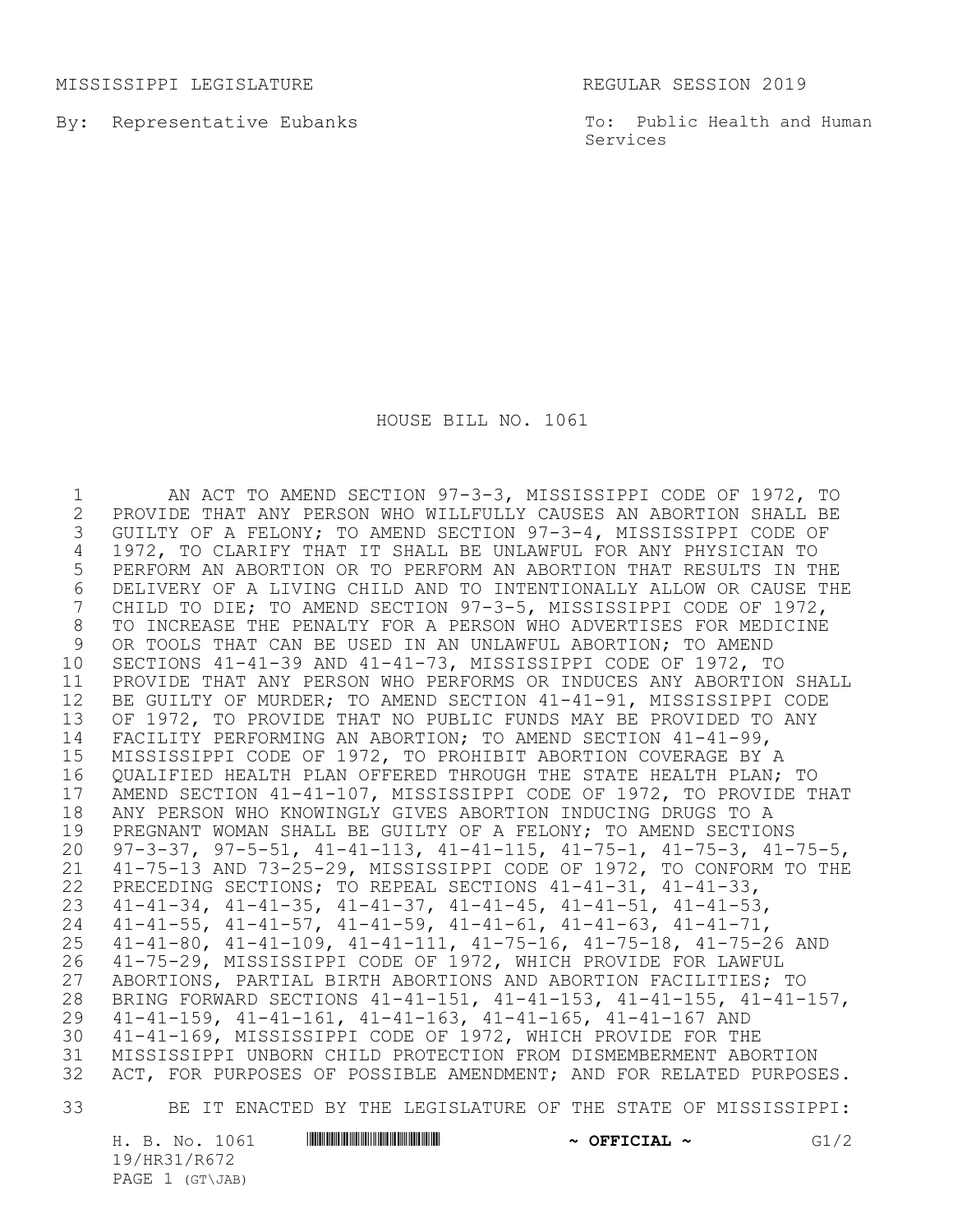**SECTION 1.** Section 97-3-3, Mississippi Code of 1972, is amended as follows:

 97-3-3. **\* \* \*** Any person **\* \* \*** willfully and knowingly causing, by means of any instrument, medicine, drug or other means whatever, any woman pregnant with child to abort or miscarry, or attempts to procure or produce an abortion or miscarriage shall be guilty of a felony **\* \* \*** and, upon conviction, be imprisoned for not less than one (1) year nor more than ten (10) years in the State Penitentiary and fined not more than Fifty Thousand Dollars (\$50,000.00) but not less than Twenty-five Thousand Dollars (\$25,000.00).

**\* \* \***

 **SECTION 2.** Section 97-3-4, Mississippi Code of 1972, is amended as follows:

 97-3-4. (1)It shall be unlawful for any physician **\* \* \*** to perform an abortion or to perform an abortion that results in the delivery of a living child and to intentionally allow or cause the child to die.

 (2) If the child is viable, such child shall be immediately provided appropriate medical care and comfort care necessary to sustain life. If the child is not viable, such child shall be provided comfort care. The provision of this section shall include, but not be limited to, a child born with physical or mental handicapping conditions which, in the opinion of the parent, the physician or other persons, diminishes the quality of

H. B. No. 1061 **HR31/R67241 & OFFICIAL ~** 19/HR31/R672 PAGE 2 (GT\JAB)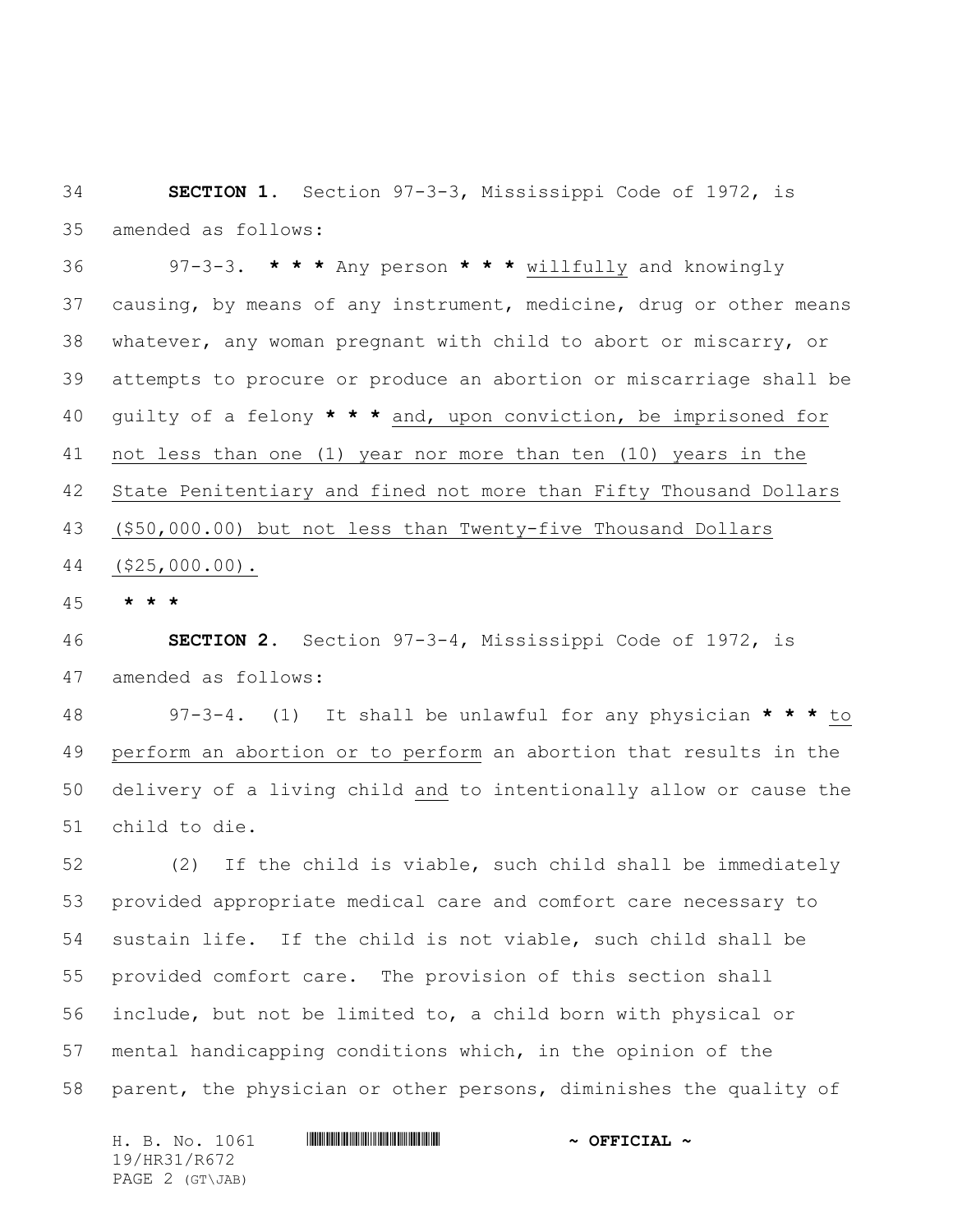the child's life, a child born alive during the course of an attempted abortion and a child not wanted by the parent.

 (3) As used in this section, the term "child" includes every infant member of the species homo sapiens who is born alive at any stage of development.

 (4) Any person who violates this section shall be guilty of a felony and, upon conviction, be imprisoned for not less than one (1) year nor more than ten (10) years in the State Penitentiary and fined not more than Fifty Thousand Dollars (\$50,000.00) but not less than Twenty-five Thousand Dollars (\$25,000.00).

 **SECTION 3.** Section 97-3-5, Mississippi Code of 1972, is amended as follows:

 97-3-5. A person who sells, lends, gives away, or in any manner exhibits, or offers to sell, lend, or give away, or has in his or her possession with intent to sell, lend, or give away, or advertises or offers for sale, loan or distribution any instrument or article, or any drug or medicine, for causing unlawful abortion; or who writes or prints, or causes to be written or printed, a card, circular, pamphlet, advertisement, or notice of any kind, or gives information orally, stating when, where, how, of whom, or by what means such article or medicine can be purchased or obtained, or who manufactures any such article or medicine, is guilty of a **\* \* \*** felony and, upon conviction, be imprisoned for not less than one (1) year nor more than ten (10) years in the State Penitentiary and fined not more than Fifty

| H. B. No. 1061  | $\sim$ OFFICIAL $\sim$ |
|-----------------|------------------------|
| 19/HR31/R672    |                        |
| PAGE 3 (GT\JAB) |                        |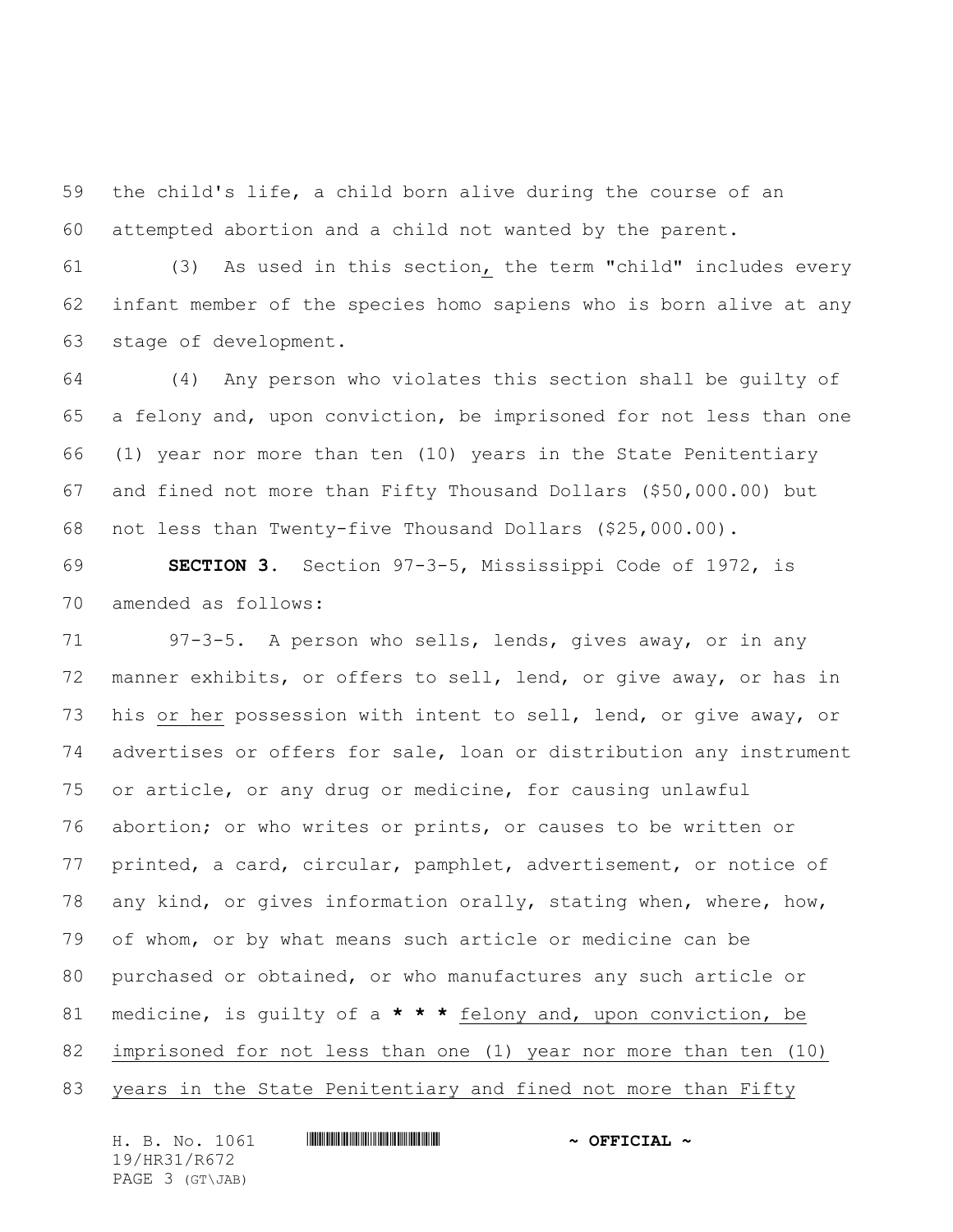Thousand Dollars (\$50,000.00) but not less than Twenty-five

Thousand Dollars (\$25,000.00).

 **SECTION 4.** Section 41-41-39, Mississippi Code of 1972, is amended as follows:

 41-41-39. Anyone who purposefully, knowingly or recklessly performs or attempts to perform or induce an abortion **\* \* \*** shall be guilty of murder and punished as provided by law for such crime.

 **SECTION 5.** Section 41-41-73, Mississippi Code of 1972, is amended as follows:

 41-41-73. **\* \* \*** Any physician who knowingly performs a partial-birth abortion and thereby kills a human fetus shall be guilty **\* \* \*** of murder.

**\* \* \***

 **SECTION 6.** Section 41-41-91, Mississippi Code of 1972, is amended as follows:

 41-41-91. Notwithstanding any other provision of law to the contrary, no public funds that are made available to any institution, board, commission, department, agency, official, or employee of the State of Mississippi, or of any local political subdivision of the state, whether those funds are made available by the government of the United States, the State of Mississippi, or a local governmental subdivision, or from any other public source, shall be used in any way for, to assist in, or to provide facilities for abortion **\* \* \***.

H. B. No. 1061 **HR31/R67241 & OFFICIAL ~** 19/HR31/R672 PAGE 4 (GT\JAB)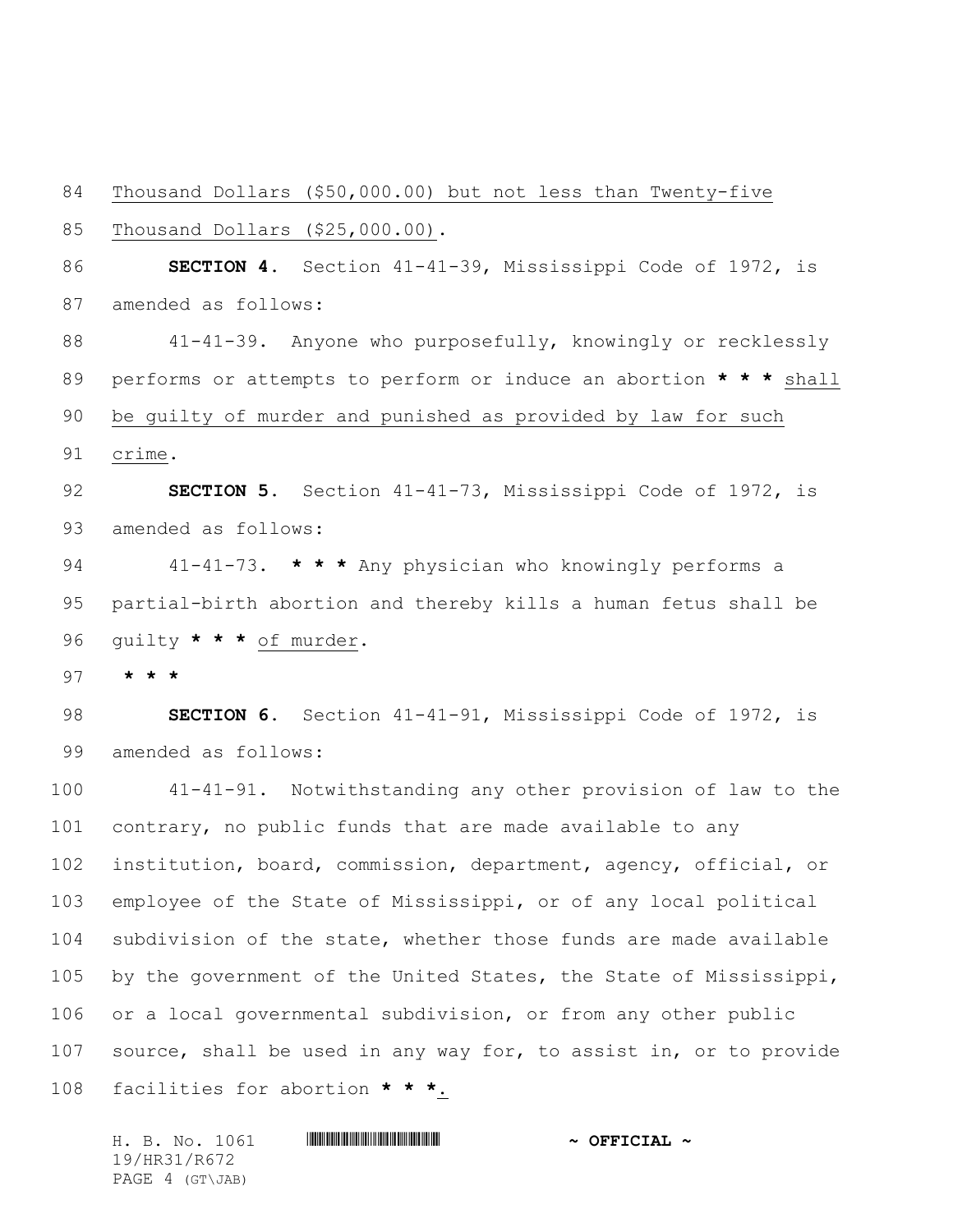**\* \* \***

 **SECTION 7.** Section 41-41-99, Mississippi Code of 1972, is amended as follows:

 41-41-99. **Opt-Out. \* \* \*** No abortion coverage may be provided by a qualified health plan offered through an exchange created pursuant to the federal Patient Protection and Affordable Care Act within the State of Mississippi.

**\* \* \***

 **SECTION 8.** Section 41-41-107, Mississippi Code of 1972, is amended as follows:

 41-41-107. **\* \* \*** It shall be unlawful to knowingly give, sell, dispense, administer or otherwise provide or prescribe any abortion-inducing drug to a pregnant woman for the purpose of inducing an abortion in that pregnant woman, or enabling another person to induce an abortion in a pregnant woman **\* \* \***.

**\* \* \***

 Any person who intentionally, knowingly or recklessly violates any provision of this section shall be guilty of a felony and, upon conviction, be imprisoned for not less than one (1) year nor more than ten (10) years in the State Penitentiary and fined not more than Fifty Thousand Dollars (\$50,000.00) but not less than Twenty-five Thousand Dollars (\$25,000.00). **SECTION 9.** Section 97-3-37, Mississippi Code of 1972, is

amended as follows:

H. B. No. 1061 \*HR31/R672\* **~ OFFICIAL ~** 19/HR31/R672 PAGE 5 (GT\JAB)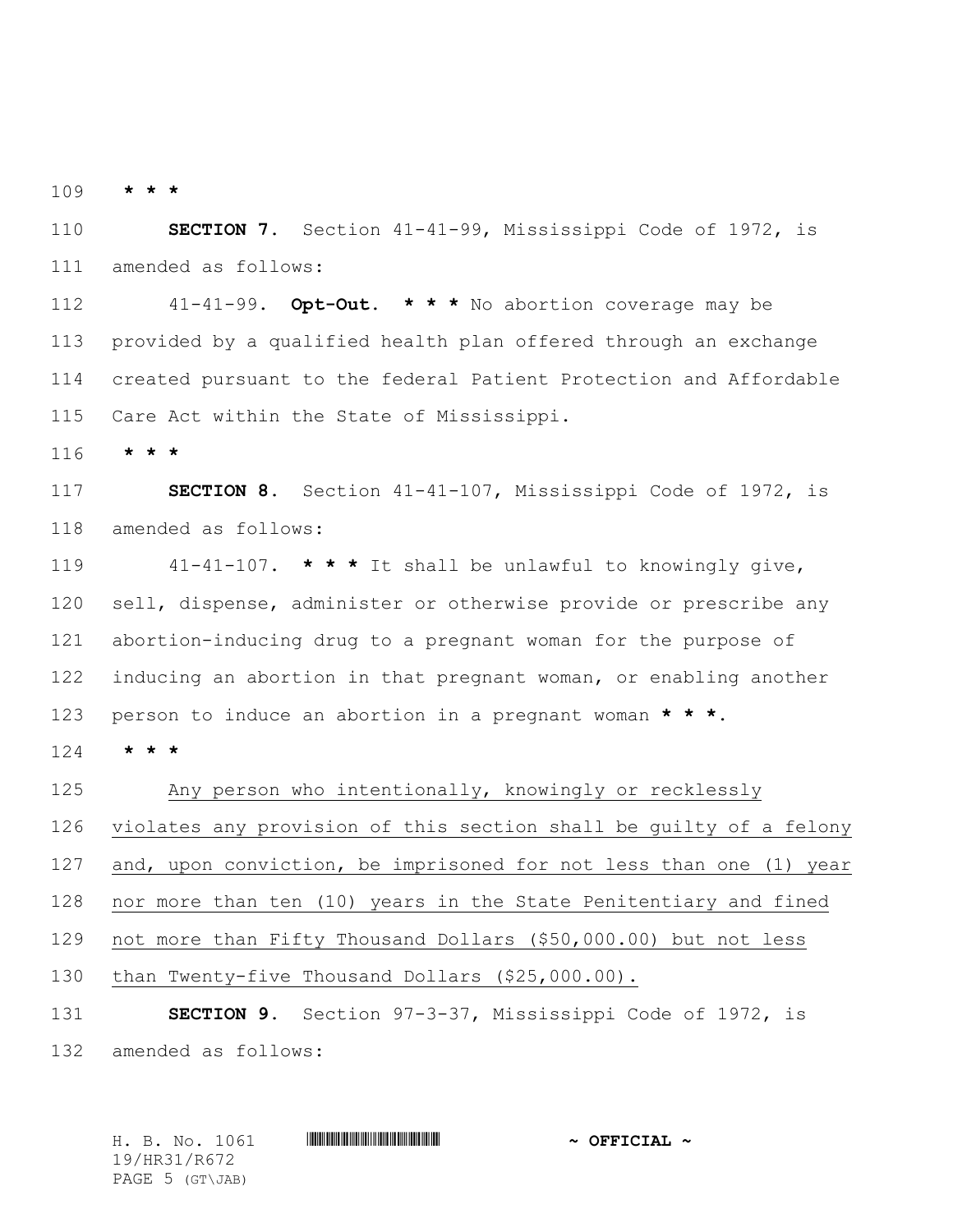97-3-37. (1) For purposes of the offenses enumerated in this subsection (1), the term "human being" includes an unborn child at every stage of gestation from conception until live birth and the term "unborn child" means a member of the species homo sapiens, at any stage of development, who is carried in the womb: (a) Section 97-3-7, simple and aggravated assault and domestic violence; (b) Section 97-3-15, justifiable homicide; (c) Section 97-3-17, excusable homicide; (d) Section 97-3-19, murder, capital murder; (e) Section 97-3-27, homicide while committing a felony; (f) Section 97-3-29, homicide while committing a misdemeanor; (g) Section 97-3-33, killing a trespasser unnecessarily; (h) Section 97-3-35, killing without malice in the heat of passion; (i) Section 97-3-45, homicide by means of a dangerous animal; (j) Section 97-3-47, all other homicides; (k) Section 97-3-61, poisoning with intent to kill or injure. (2) A person who intentionally injures a pregnant woman is guilty of a crime as follows:

|              |  | H. B. No. 1061  |  |  |  | $\sim$ OFFICIAL $\sim$ |  |
|--------------|--|-----------------|--|--|--|------------------------|--|
| 19/HR31/R672 |  |                 |  |  |  |                        |  |
|              |  | PAGE 6 (GT\JAB) |  |  |  |                        |  |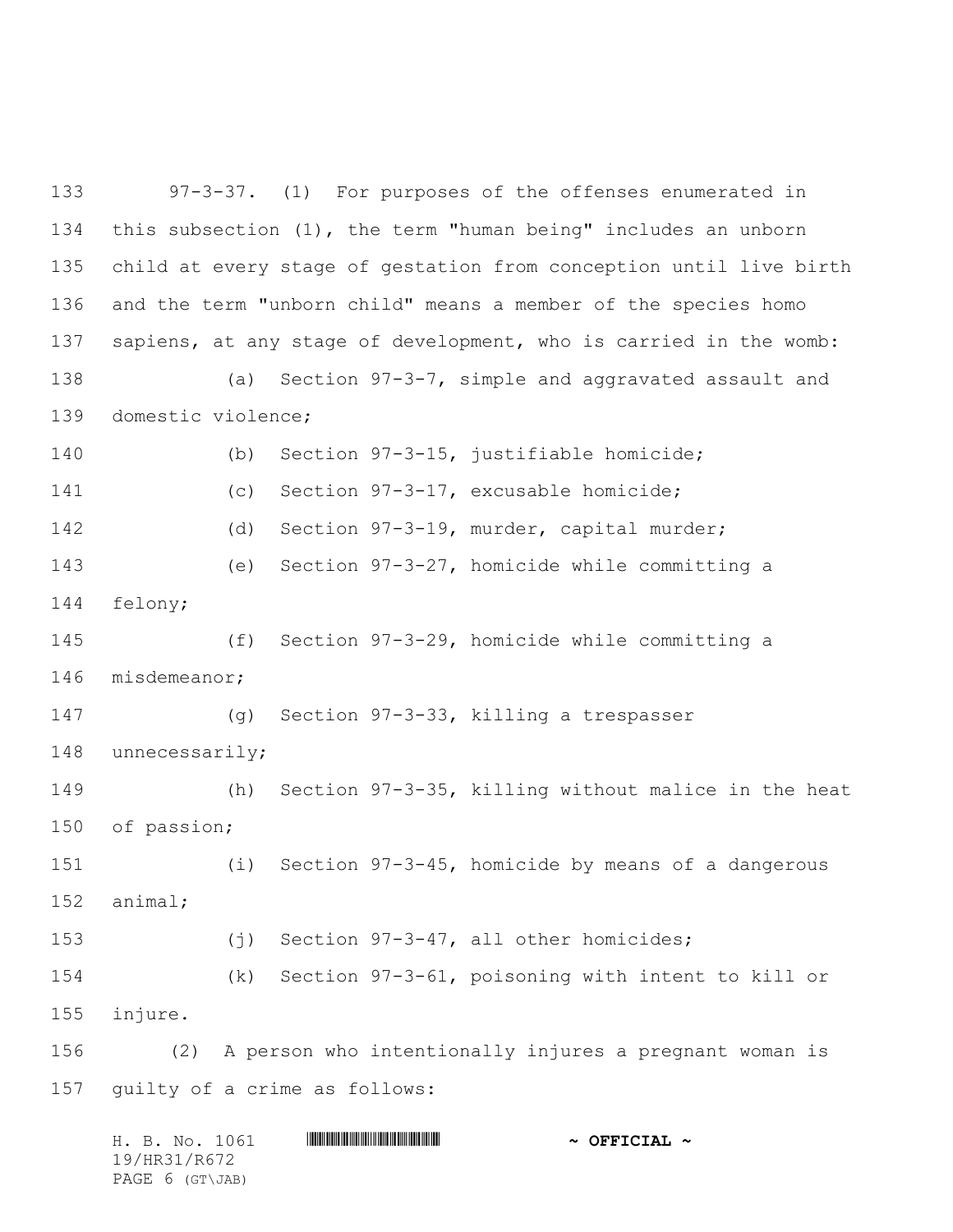(a) If the conduct results in a miscarriage or stillbirth by that individual, a felony punishable by imprisonment for not more than twenty (20) years or a fine of not more than Seven Thousand Five Hundred Dollars (\$7,500.00), or both.

 (b) If the conduct results in serious physical injury to the embryo or fetus, a felony punishable by imprisonment for not more than twenty (20) years or a fine of not more than Five Thousand Dollars (\$5,000.00), or both.

 (c) If the conduct results in minor physical injury to the embryo or fetus, a misdemeanor punishable by imprisonment for not more than six (6) months or a fine of not more than One Thousand Dollars (\$1,000.00), or both.

 (3) The provisions of this section shall not apply to any legal medical procedure performed by a licensed physician or other licensed medical professional **\* \* \***.

 (4) Nothing contained in this section shall be construed to prohibit prosecution of an offender pursuant to the provisions of any other applicable statute.

 **SECTION 10.** Section 97-5-51, Mississippi Code of 1972, is amended as follows:

 97-5-51. (1) **Definitions.** For the purposes of this section:

 (a) "Sex crime against a minor" means any offense under at least one (1) of the following statutes when committed by an adult against a minor who is under the age of sixteen (16):

|  |                 | H. B. No. 1061 |  | $\sim$ OFFICIAL $\sim$ |
|--|-----------------|----------------|--|------------------------|
|  | 19/HR31/R672    |                |  |                        |
|  | PAGE 7 (GT\JAB) |                |  |                        |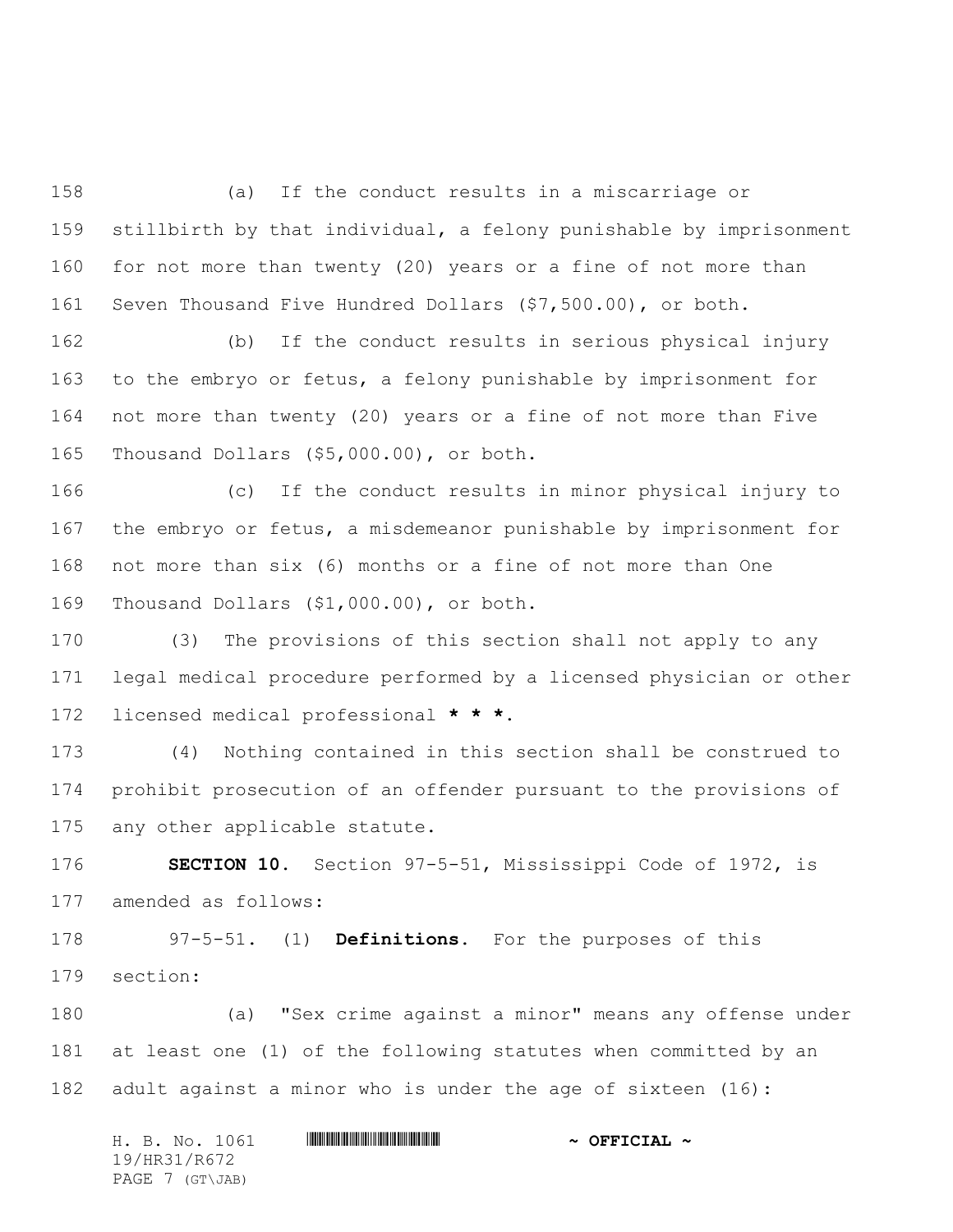(i) Section 97-3-65 relating to rape; (ii) Section 97-3-71 relating to rape and assault with intent to ravish; (iii) Section 97-3-95 relating to sexual battery; (iv) Section 97-5-23 relating to the touching of a child, mentally defective or incapacitated person or physically helpless person for lustful purposes; (v) Section 97-5-41 relating to the carnal knowledge of a stepchild, adopted child or child of a cohabiting partner; (vi) Section 97-5-33 relating to exploitation of children; (vii) Section 97-3-54.1(1)(c) relating to procuring sexual servitude of a minor; (viii) Section 43-47-18 relating to sexual abuse of a vulnerable person; (ix) Section 97-1-7 relating to the attempt to commit any of the offenses listed in this subsection. (b) "Mandatory reporter" means any of the following individuals performing their occupational duties: health care practitioner, clergy member, teaching or child care provider, law enforcement officer, or commercial image processor. (c) "Health care practitioner" means any individual who provides health care services, including a physician, surgeon, physical therapist, psychiatrist, psychologist, medical resident,

H. B. No. 1061 **HR31/R67241 \***  $\sim$  OFFICIAL  $\sim$ 19/HR31/R672 PAGE 8 (GT\JAB)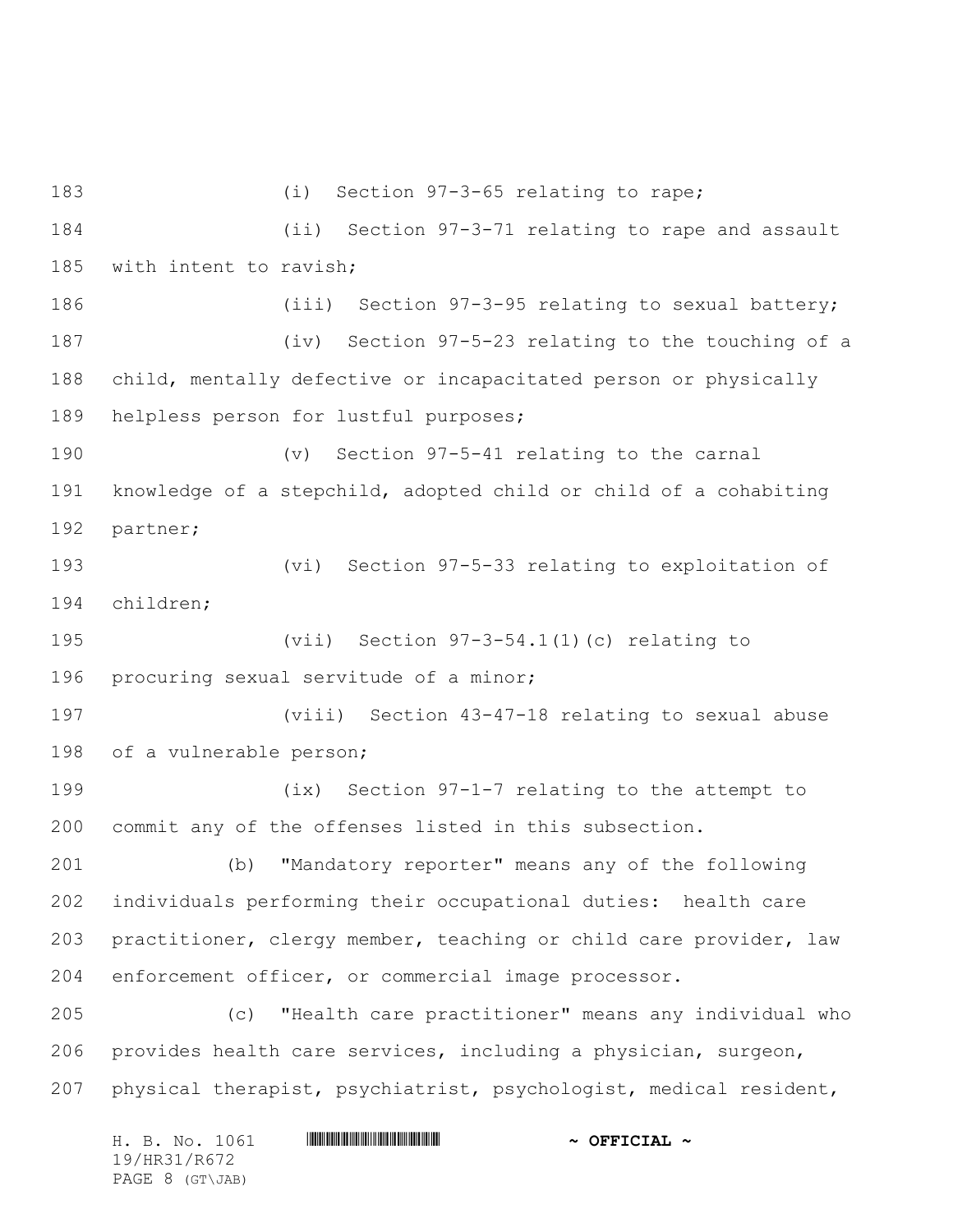medical intern, hospital staff member, licensed nurse, midwife and emergency medical technician or paramedic.

 (d) "Clergy member" means any priest, rabbi or duly ordained deacon or minister.

 (e) "Teaching or child care provider" means anyone who provides training or supervision of a minor under the age of sixteen (16), including a teacher, teacher's aide, principal or staff member of a public or private school, social worker, probation officer, foster home parent, group home or other child care institutional staff member, personnel of residential home facilities, a licensed or unlicensed day care provider.

 (f) "Commercial image processor" means any person who, for compensation: (i) develops exposed photographic film into negatives, slides or prints; (ii) makes prints from negatives or slides; or (iii) processes or stores digital media or images from any digital process, including, but not limited to, website applications, photography, live streaming of video, posting, creation of power points or any other means of intellectual property communication or media including conversion or manipulation of still shots or video into a digital show stored on a photography site or a media storage site.

 (g) "Caretaker" means any person legally obligated to provide or secure adequate care for a minor under the age of sixteen (16), including a parent, guardian, tutor, legal custodian or foster home parent.

H. B. No. 1061 \*HR31/R672\* **~ OFFICIAL ~** 19/HR31/R672 PAGE 9 (GT\JAB)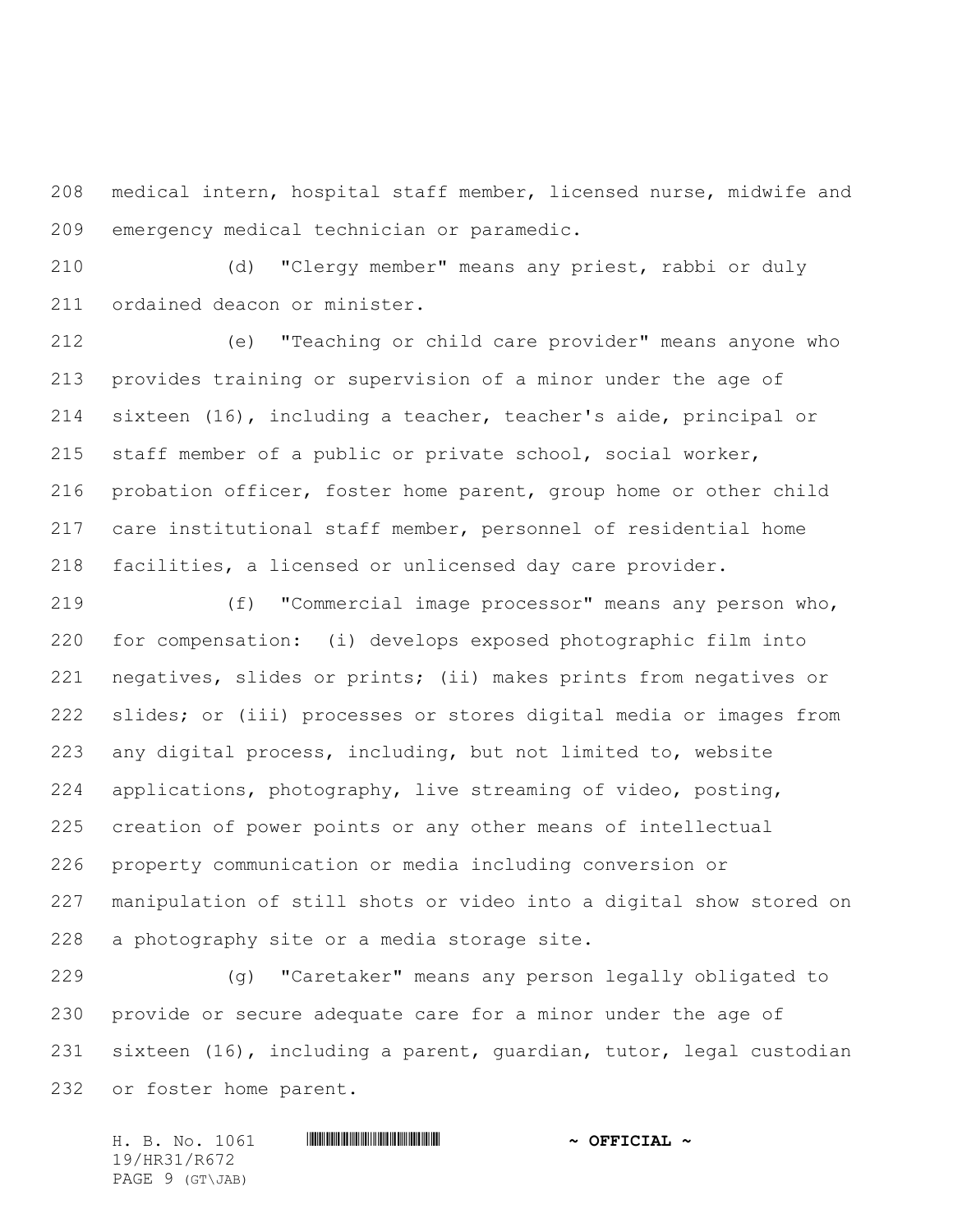(2) (a) **Mandatory reporter requirement.** A mandatory reporter shall make a report if it would be reasonable for the mandatory reporter to suspect that a sex crime against a minor has occurred.

 (b) Failure to file a mandatory report shall be punished as provided in this section.

 (c) Reports made under this section and the identity of the mandatory reporter are confidential except when the court determines the testimony of the person reporting to be material to a judicial proceeding or when the identity of the reporter is released to law enforcement agencies and the appropriate prosecutor. The identity of the reporting party shall not be disclosed to anyone other than law enforcement or prosecutors except under court order; violation of this requirement is a misdemeanor. Reports made under this section are for the purpose of criminal investigation and prosecution only and information from these reports is not a public record. Disclosure of any information by the prosecutor shall conform to the Mississippi Uniform Rules of Circuit and County Court Procedure.

 (d) Any mandatory reporter who makes a required report under this section or participates in a judicial proceeding resulting from a mandatory report shall be presumed to be acting in good faith. Any person or institution reporting in good faith shall be immune from any liability, civil or criminal, that might

19/HR31/R672 PAGE 10 (GT\JAB)

H. B. No. 1061 \*HR31/R672\* **~ OFFICIAL ~**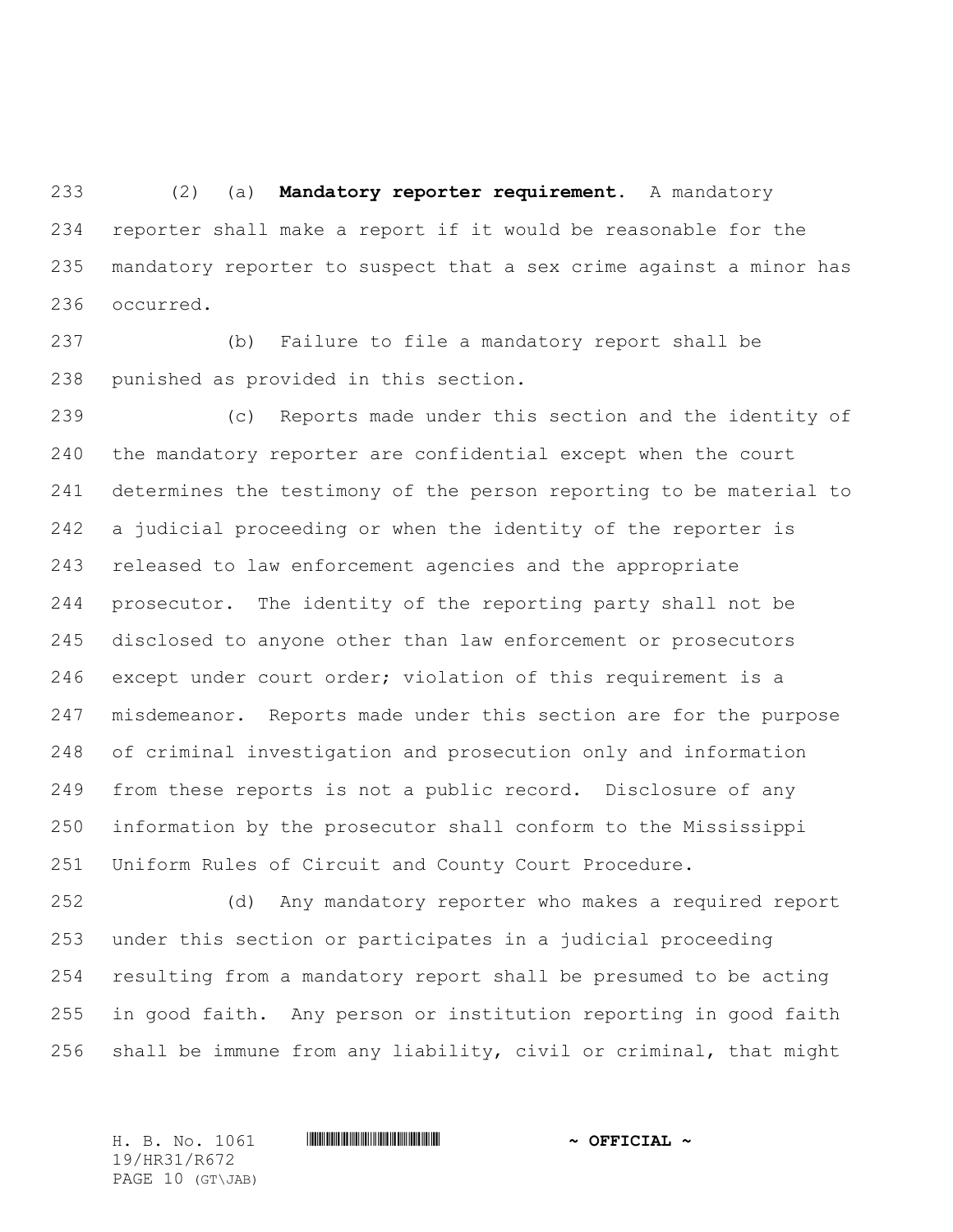257 otherwise be incurred or imposed, except any person performing or attempting to perform an illegal abortion.

 (3) (a) **Mandatory reporting procedure.** A report required under subsection (2) must be made immediately to the law enforcement agency in whose jurisdiction the reporter believes the sex crime against the minor occurred. Except as otherwise provided in this subsection (3), a mandatory reporter may not delegate to any other person the responsibility to report, but shall make the report personally.

 (i) The reporting requirement under this subsection (3) is satisfied if a mandatory reporter in good faith reports a suspected sex crime against a minor to the Department of Human Services under Section 43-21-353.

 (ii) The reporting requirement under this subsection (3) is satisfied if a mandatory reporter reports a suspected sex crime against a minor by following a reporting procedure that is imposed:

 1. By state agency rule as part of licensure of any person or entity holding a state license to provide services that include the treatment or education of abused or neglected children; or

278 2. By statute.

 (b) **Contents of the report.** The report shall identify, to the extent known to the reporter, the following:

(i) The name and address of the minor victim;

|  |              | H. B. No. 1061   |  | $\sim$ OFFICIAL $\sim$ |
|--|--------------|------------------|--|------------------------|
|  | 19/HR31/R672 |                  |  |                        |
|  |              | PAGE 11 (GT\JAB) |  |                        |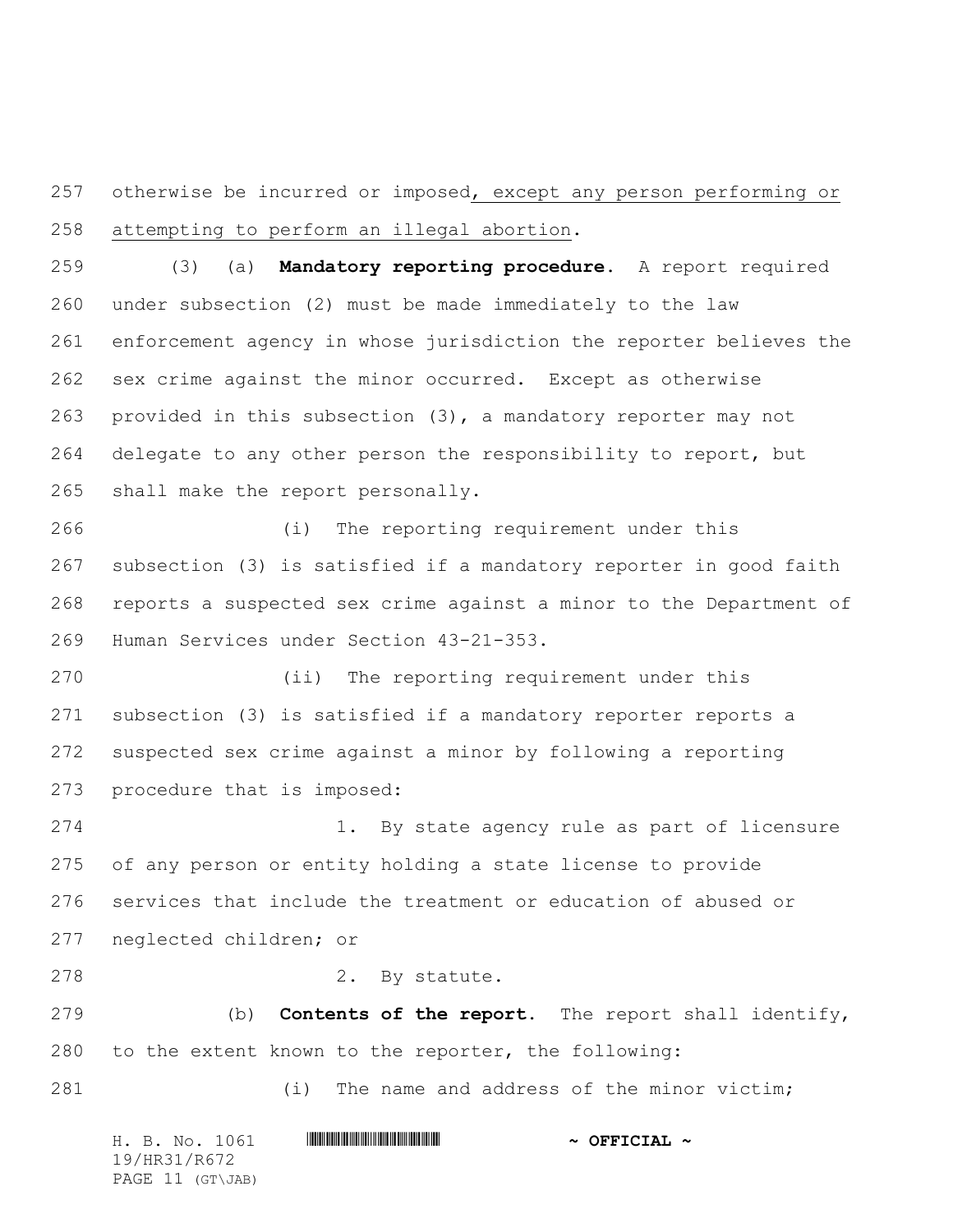(ii) The name and address of the minor's

caretaker;

 (iii) Any other pertinent information known to the reporter.

 (4) A law enforcement officer who receives a mandated report under this section shall file an affidavit against the offender on behalf of the State of Mississippi if there is probable cause to believe that the offender has committed a sex crime against a minor.

 (5) **Collection of forensic samples.** (a) (i) When an abortion is performed on a minor who is less than fourteen (14) years of age at the time of the abortion procedure, fetal tissue extracted during the abortion shall be collected in accordance with rules and regulations adopted pursuant to this section if it would be reasonable to suspect that the pregnancy being terminated is the result of a sex crime against a minor.

 (ii) When a minor who is under sixteen (16) years of age gives birth to an infant, umbilical cord blood shall be collected, if possible, in accordance with rules and regulations adopted pursuant to this section if it would be reasonable to suspect that the minor's pregnancy resulted from a sex crime against a minor.

 (iii) It shall be reasonable to suspect that a sex crime against a minor has occurred if the mother of an infant was

H. B. No. 1061 \*HR31/R672\* **~ OFFICIAL ~** 19/HR31/R672 PAGE 12 (GT\JAB)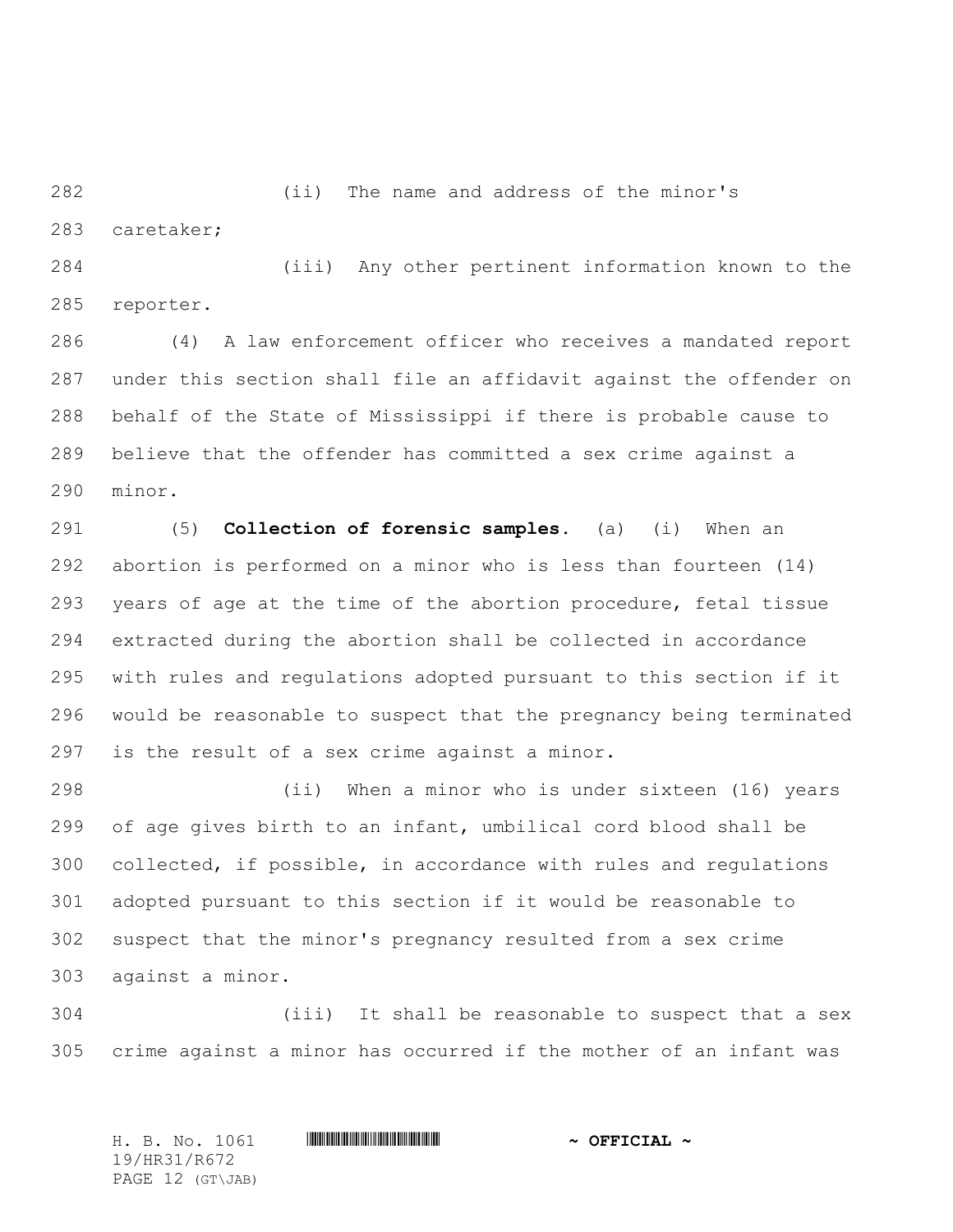less than sixteen (16) years of age at the time of conception and at least one (1) of the following conditions also applies: 1. The mother of the infant will not identify the father of the infant; 2. The mother of the infant lists the father of the infant as unknown; 3. The person the mother identifies as the father of the infant disputes his fatherhood; 4. The person the mother identifies as the father of the infant is twenty-one (21) years of age or older; or 5. The person the mother identifies as the father is deceased. (b) The State Medical Examiner shall adopt rules and regulations consistent with Section 99-49-1 that prescribe: (i) The amount and type of fetal tissue or umbilical cord blood to be collected pursuant to this section; (ii) Procedures for the proper preservation of the tissue or blood for the purpose of DNA testing and examination; (iii) Procedures for documenting the chain of custody of such tissue or blood for use as evidence; (iv) Procedures for proper disposal of fetal tissue or umbilical cord blood collected pursuant to this section; (v) A uniform reporting instrument mandated to be utilized, which shall include the complete residence address and

| H. B. No. 1061   | $\sim$ OFFICIAL $\sim$ |
|------------------|------------------------|
| 19/HR31/R672     |                        |
| PAGE 13 (GT\JAB) |                        |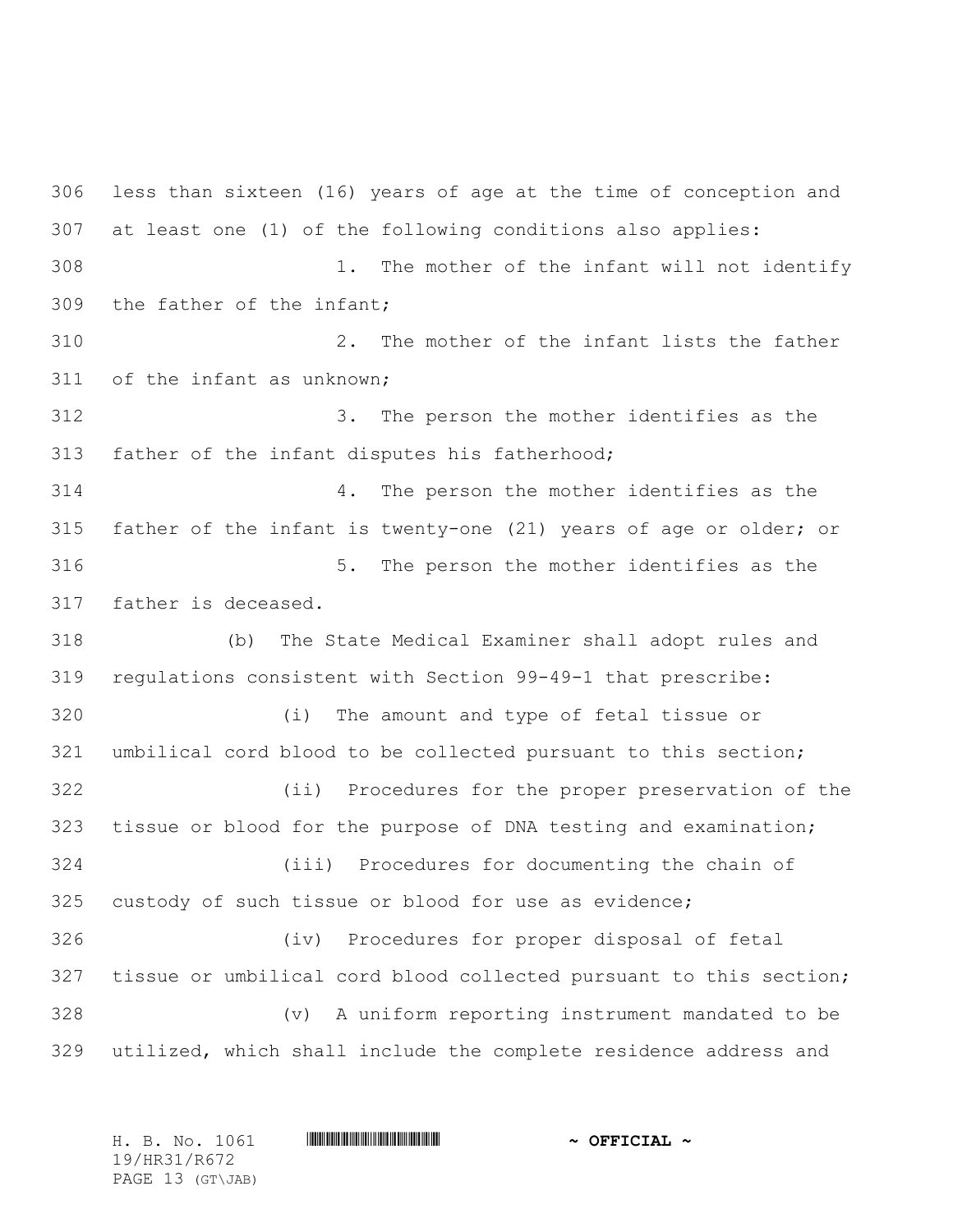name of the parent or legal guardian of the minor who is the 331 subject of the report required under this subsection (5); and

 (vi) Procedures for communication with law enforcement agencies regarding evidence and information obtained pursuant to this section.

 (6) **Penalties.** (a) A person who is convicted of a first offense under this section shall be guilty of a misdemeanor and fined not more than Five Hundred Dollars (\$500.00).

 (b) A person who is convicted of a second offense under this section shall be guilty of a misdemeanor and fined not more than One Thousand Dollars (\$1,000.00), or imprisoned for not more than thirty (30) days, or both.

 (c) A person who is convicted of a third or subsequent offense under this section shall be guilty of a misdemeanor and fined not more than Five Thousand Dollars (\$5,000.00), or imprisoned for not more than one (1) year, or both.

 (7) A health care practitioner or health care facility shall be immune from any penalty, civil or criminal, for good-faith compliance with any rules and regulations adopted pursuant to this section.

 **SECTION 11.** Section 41-41-113, Mississippi Code of 1972, is amended as follows:

 41-41-113. (1) All remedies under the statutory laws of this state are available if there is failure to comply with the requirements of Sections 41-41-101 through 41-41-117.

H. B. No. 1061 **HR31/R67241 & OFFICIAL ~** 19/HR31/R672 PAGE 14 (GT\JAB)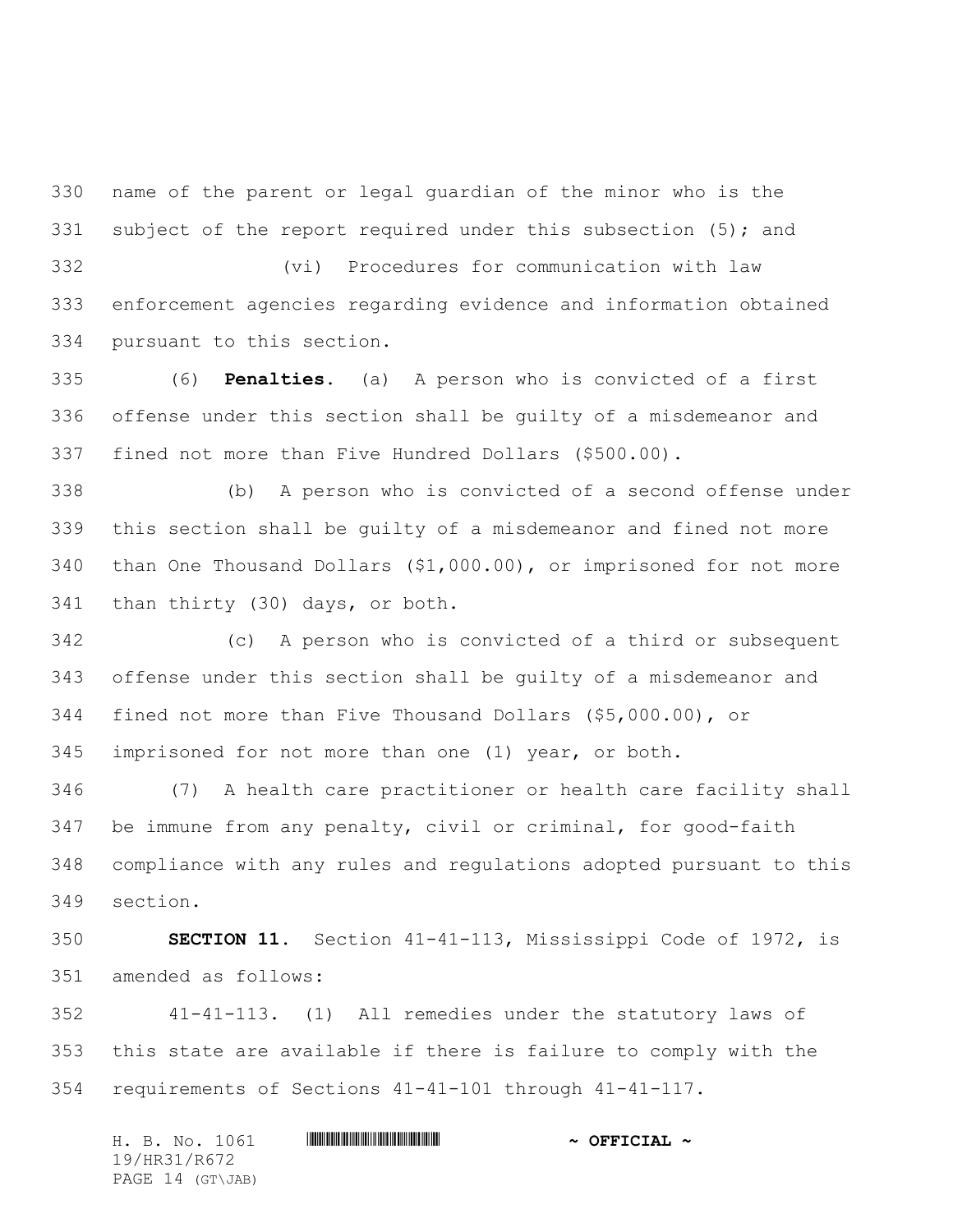(2) No civil liability may be assessed against the pregnant woman upon whom the drug-induced abortion is performed, except as otherwise provided by law.

 (3) In any legal action for failure to comply with the requirements of Sections 41-41-101 through 41-41-117, the court, when requested, shall allow a woman to proceed using solely her initials or a pseudonym and may close any proceedings in the case and enter other protective orders to preserve the privacy of the woman upon whom the drug-induced abortion was performed.

 **SECTION 12.** Section 41-41-115, Mississippi Code of 1972, is amended as follows:

 41-41-115. (1) Nothing in Sections 41-41-101 through 41-41-117 shall be construed as creating or recognizing a right to abortion.

 (2) It is not the intention of Sections 41-41-101 through 41-41-117 to make lawful **\* \* \*** any abortion that is currently unlawful.

 **SECTION 13.** Section 41-75-1, Mississippi Code of 1972, is amended as follows:

41-75-1. For the purpose of this chapter:

 (a) "Ambulatory surgical facility" means a publicly or privately owned institution that is primarily organized, constructed, renovated or otherwise established for the purpose of providing elective surgical treatment of "outpatients" whose recovery, under normal and routine circumstances, will not require

H. B. No. 1061 **HR31/R67241 & OFFICIAL ~** 19/HR31/R672 PAGE 15 (GT\JAB)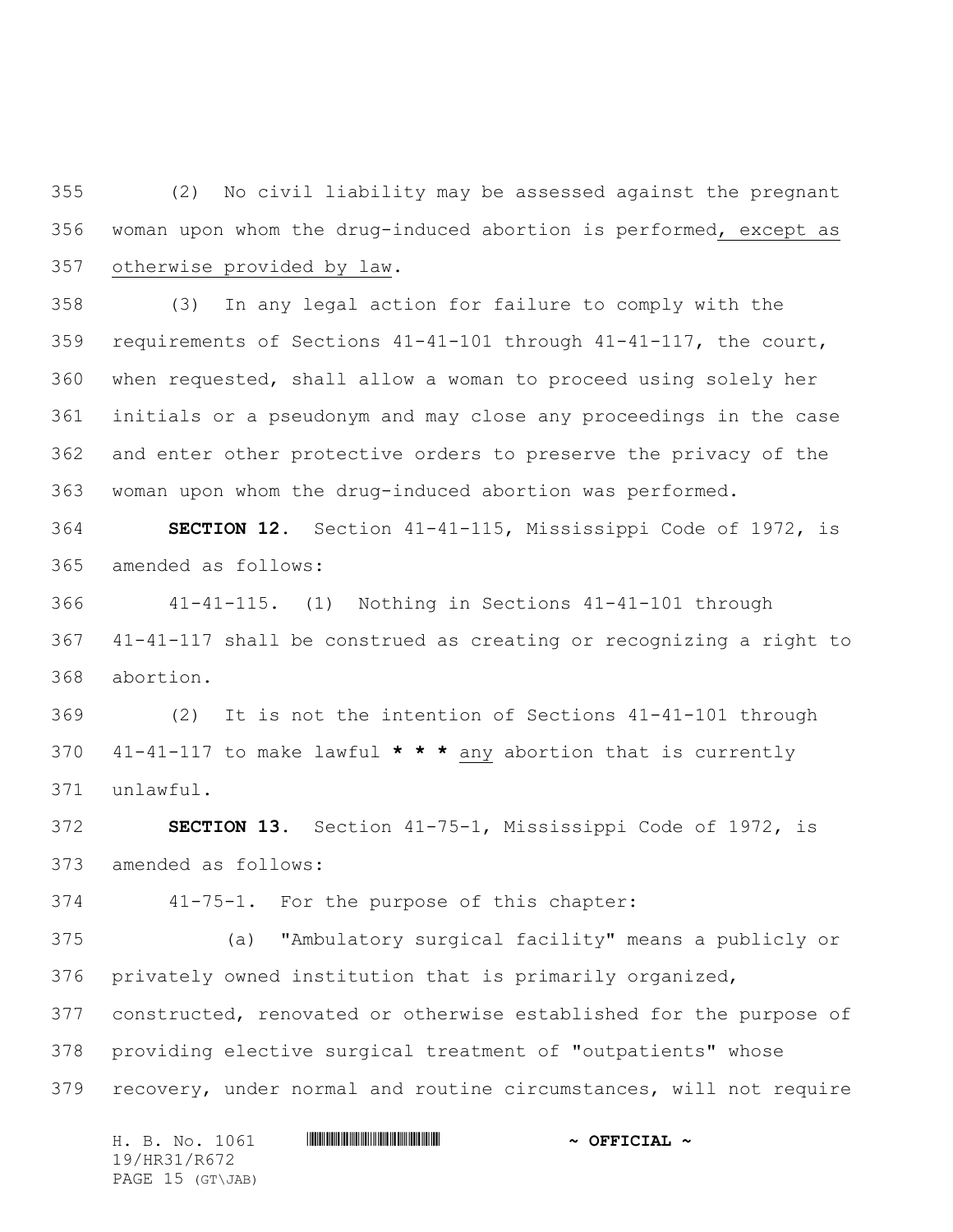"inpatient" care. The facility defined in this paragraph does not include the offices of private physicians or dentists, whether practicing individually or in groups, but does include organizations or facilities primarily engaged in that outpatient surgery, whether using the name "ambulatory surgical facility" or a similar or different name. That organization or facility, if in any manner considered to be operated or owned by a hospital or a hospital holding, leasing or management company, either for profit or not for profit, is required to comply with all licensing agency ambulatory surgical licensure standards governing a "hospital affiliated" facility as adopted under Section 41-9-1 et seq., provided that the organization or facility does not intend to seek federal certification as an ambulatory surgical facility as provided for at 42 CFR, Parts 405 and 416. If the organization or facility is to be operated or owned by a hospital or a hospital holding, leasing or management company and intends to seek federal certification as an ambulatory facility, then the facility is considered to be "freestanding" and must comply with all licensing agency ambulatory surgical licensure standards governing a "freestanding" facility.

 If the organization or facility is to be owned or operated by an entity or person other than a hospital or hospital holding, leasing or management company, then the organization or facility must comply with all licensing agency ambulatory surgical facility standards governing a "freestanding" facility.

H. B. No. 1061 **HR31/R67241 & OFFICIAL ~** 19/HR31/R672 PAGE 16 (GT\JAB)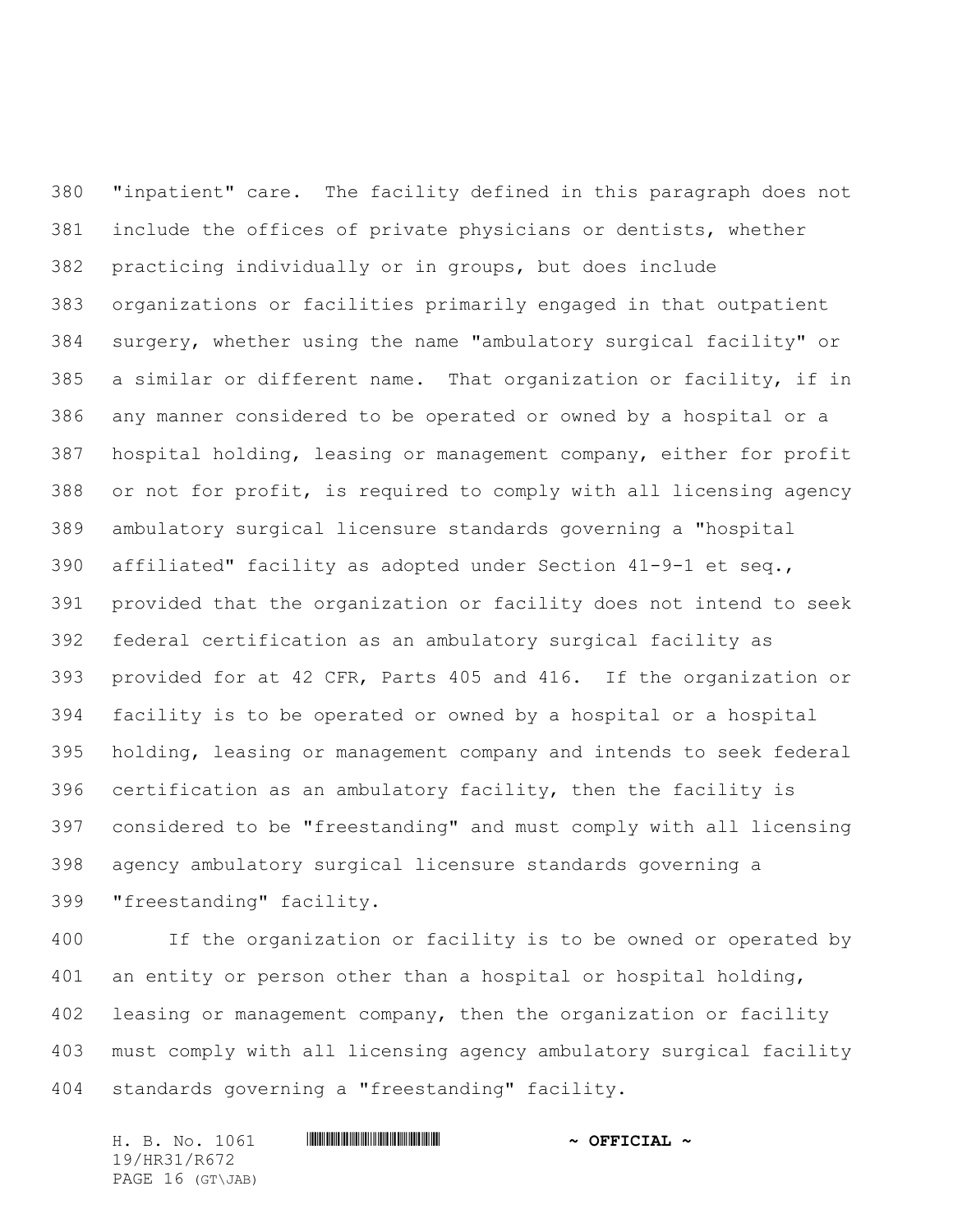(b) "Hospital affiliated" ambulatory surgical facility means a separate and distinct organized unit of a hospital or a building owned, leased, rented or utilized by a hospital and located in the same county in which the hospital is located, for the primary purpose of performing ambulatory surgery procedures. The facility is not required to be separately licensed under this chapter and may operate under the hospital's license in compliance with all applicable requirements of Section 41-9-1 et seq.

 (c) "Freestanding" ambulatory surgical facility means a separate and distinct facility or a separate and distinct organized unit of a hospital owned, leased, rented or utilized by a hospital or other persons for the primary purpose of performing ambulatory surgery procedures. The facility must be separately licensed as defined in this section and must comply with all licensing standards promulgated by the licensing agency under this chapter regarding a "freestanding" ambulatory surgical facility. 421 Further, the facility must be a separate, identifiable entity and 422 must be physically, administratively and financially independent and distinct from other operations of any other health facility, and shall maintain a separate organized medical and administrative 425 staff. Furthermore, once licensed as a "freestanding" ambulatory surgical facility, the facility shall not become a component of any other health facility without securing a certificate of need to do that.

19/HR31/R672 PAGE 17 (GT\JAB)

H. B. No. 1061 \*HR31/R672\* **~ OFFICIAL ~**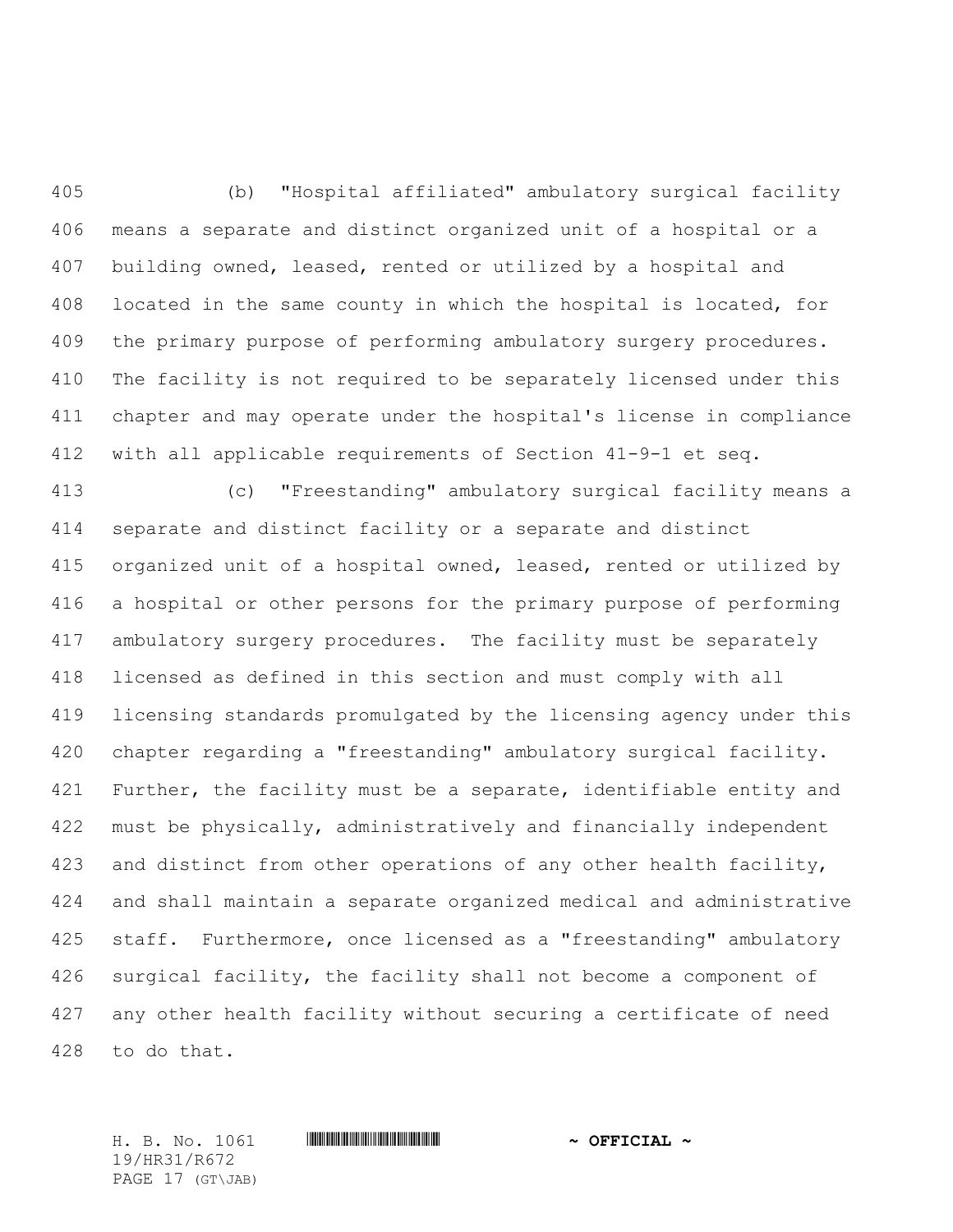(d) "Ambulatory surgery" means surgical procedures that are more complex than office procedures performed under local anesthesia, but less complex than major procedures requiring prolonged postoperative monitoring and hospital care to ensure safe recovery and desirable results. General anesthesia is used in most cases. The patient must arrive at the facility and expect 435 to be discharged on the same day. Ambulatory surgery shall only be performed by physicians or dentists licensed to practice in the State of Mississippi.

 (e) "Abortion" means the use or prescription of any instrument, medicine, drug or any other substances or device to terminate the pregnancy of a woman known to be pregnant with an intention other than to increase the probability of a live birth, to preserve the life or health of the child after live birth or to remove a dead fetus. **\* \* \***

 (f) "Abortion facility" means a facility operating substantially for the purpose of performing abortions and is a separate identifiable legal entity from any other health care facility. **\* \* \***

**\* \* \***

 (g) "Licensing agency" means the State Department of Health.

 (h) "Operating" an abortion facility means that the facility is open for any period of time during a day **\* \* \***. **\* \* \***

H. B. No. 1061 \*HR31/R672\* **~ OFFICIAL ~** 19/HR31/R672 PAGE 18 (GT\JAB)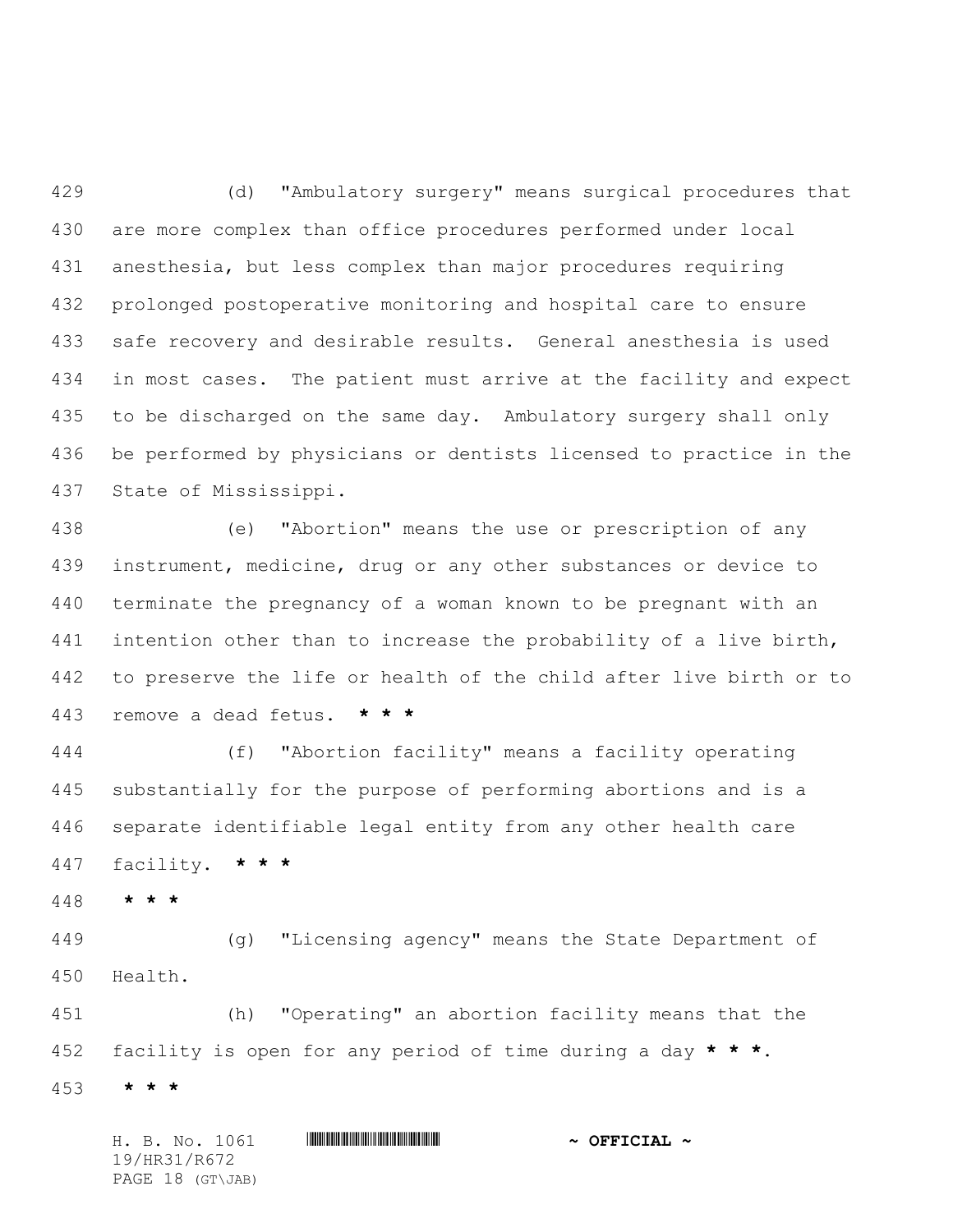(i) "Freestanding emergency room" is a facility open twenty-four (24) hours a day for the treatment of urgent and emergent medical conditions which is not located on a hospital 457 campus. In order to be eligible for licensure under this chapter, the freestanding emergency room shall be located at least fifteen (15) miles from the nearest hospital-based emergency room in any rural community where the federal CMMS had previously designated a rural hospital as a critical access hospital and that designation has been revoked.

 (j) "Post-acute residential brain injury rehabilitation facility" is a facility containing no more than twelve (12) beds providing medically directed long-term but nonacute rehabilitation to patients who have acquired brain injury. In order to be eligible for licensure under this chapter, the post-acute residential brain injury rehabilitation facility shall be located at least twenty-five (25) miles from the nearest acute care rehabilitation hospital and at least five (5) miles from the boundaries of any municipality having a population of ten thousand (10,000) or more, according to the most recent federal decennial census, at the time that facility is established.

 **SECTION 14.** Section 41-75-3, Mississippi Code of 1972, is amended as follows:

 41-75-3. The purpose of this chapter is to protect and promote the public welfare by providing for the development, establishment and enforcement of certain standards in the

H. B. No. 1061 \*HR31/R672\* **~ OFFICIAL ~** 19/HR31/R672 PAGE 19 (GT\JAB)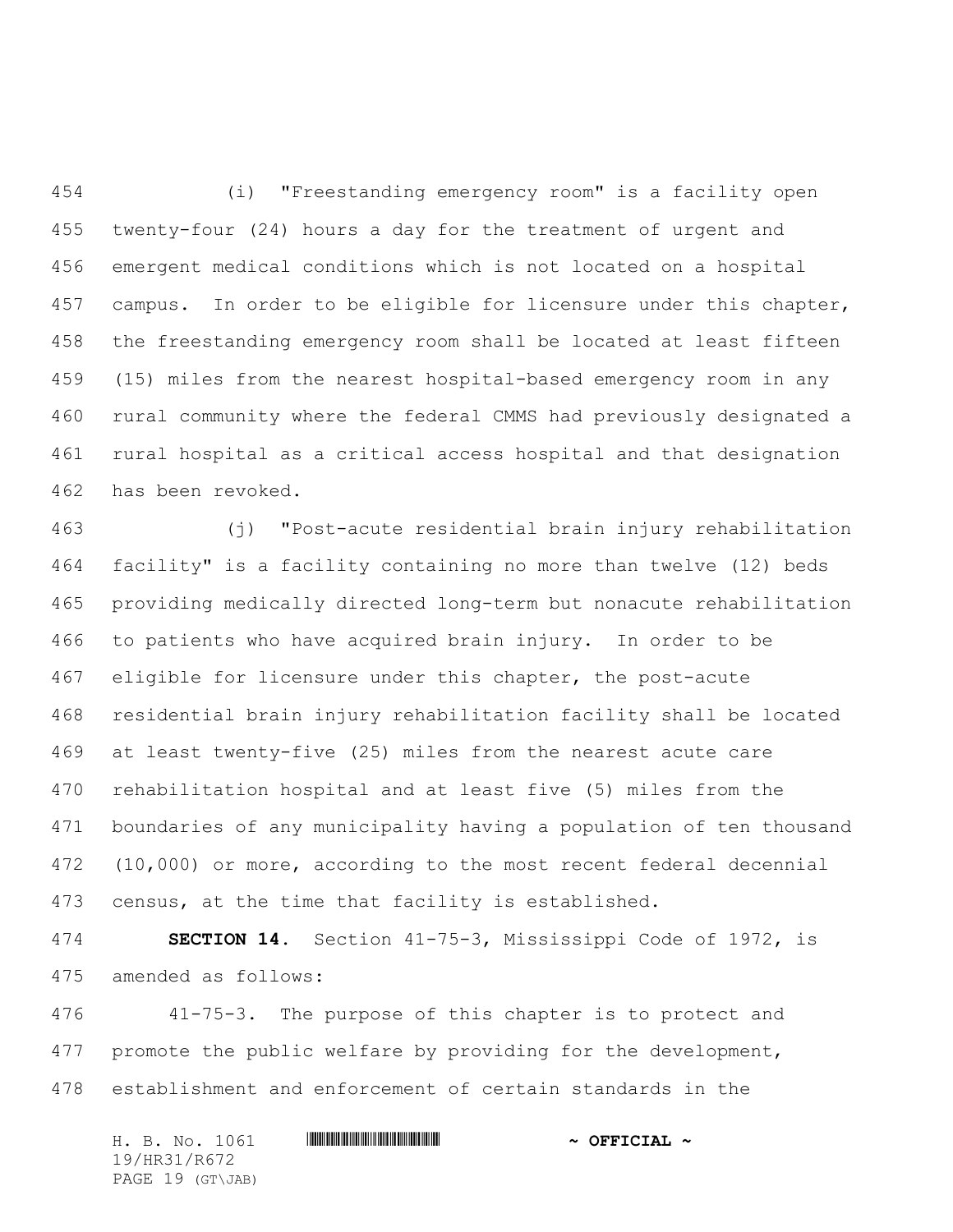maintenance and operation of ambulatory surgical facilities **\* \* \*** and freestanding emergency rooms and post-acute residential brain injury rehabilitation facilities, which will ensure safe, sanitary, and reasonably adequate care of individuals in such facilities.

 **SECTION 15.** Section 41-75-5, Mississippi Code of 1972, is amended as follows:

 41-75-5. No person as defined in Section 41-7-173, acting severally or jointly with any other person, shall establish, conduct, operate or maintain an ambulatory surgical facility **\* \* \*** or a freestanding emergency room or a post-acute residential brain injury rehabilitation facility in this state without a license under this chapter.

 In order to receive a license for a post-acute residential brain injury rehabilitation facility under this chapter, the recipient of the license must agree in writing that the facility will not at any time participate in the Medicaid program (Section 43-13-101 et seq.) or admit or keep any patients in the facility who are participating in the Medicaid program. This written agreement by the recipient of the license shall be fully binding on any later owner of the facility, if the ownership of the facility is transferred at any time after the issuance of the license. Agreement that the facility will not participate in the Medicaid program shall be a condition of the issuance of a license for a post-acute residential brain injury rehabilitation facility

19/HR31/R672 PAGE 20 (GT\JAB)

## H. B. No. 1061 **HR31/R67241 & OFFICIAL ~**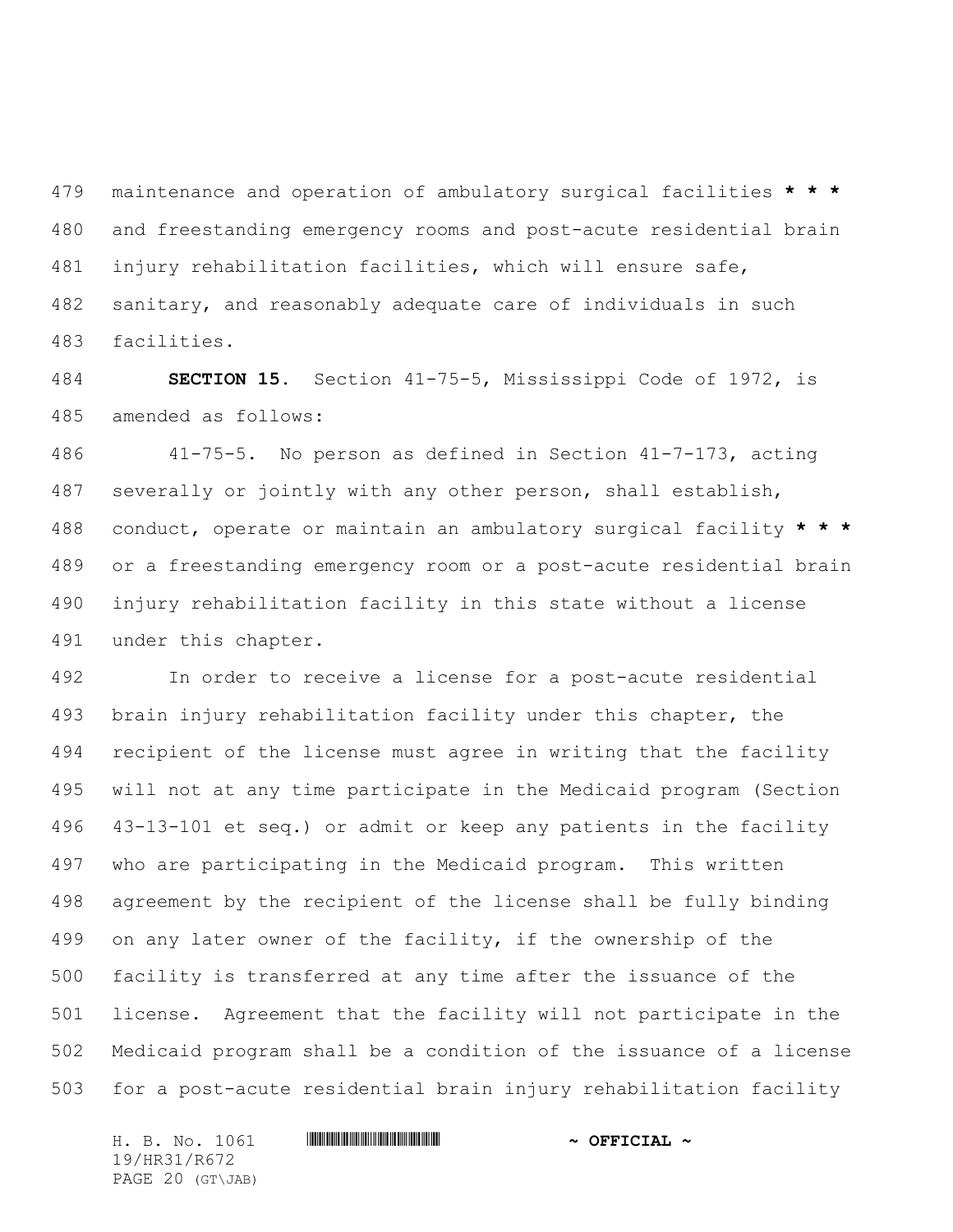to any person under this chapter, and if such facility at any time after the issuance of the license, regardless of the ownership of the facility, participates in the Medicaid program or admits or keeps any patients in the facility who are participating in the Medicaid program, the licensing agency shall revoke the license of the facility, at the time that the department determines, after a hearing complying with due process, that the facility has failed to comply with any of the conditions upon which the license was issued, as provided in this section and in the written agreement by the recipient of the license.

 **SECTION 16.** Section 41-75-13, Mississippi Code of 1972, is amended as follows:

 41-75-13. The licensing agency shall adopt, amend, promulgate and enforce rules, regulations and standards, including classifications, with respect to ambulatory surgical facilities and **\* \* \*** freestanding emergency rooms and post-acute residential brain injury rehabilitation facilities licensed, or which may be licensed, to further the accomplishment of the purpose of this chapter in protecting and promoting the health, safety and welfare of the public by ensuring adequate care of individuals receiving services from such facilities. **\* \* \*** The rules, regulations and standards for freestanding emergency rooms shall include a patient transfer policy under which the freestanding emergency room enters into an agreement with a general hospital for a protocol for patient transfers. **\* \* \*** The rules, regulations and standards

H. B. No. 1061 \*HR31/R672\* **~ OFFICIAL ~** 19/HR31/R672 PAGE 21 (GT\JAB)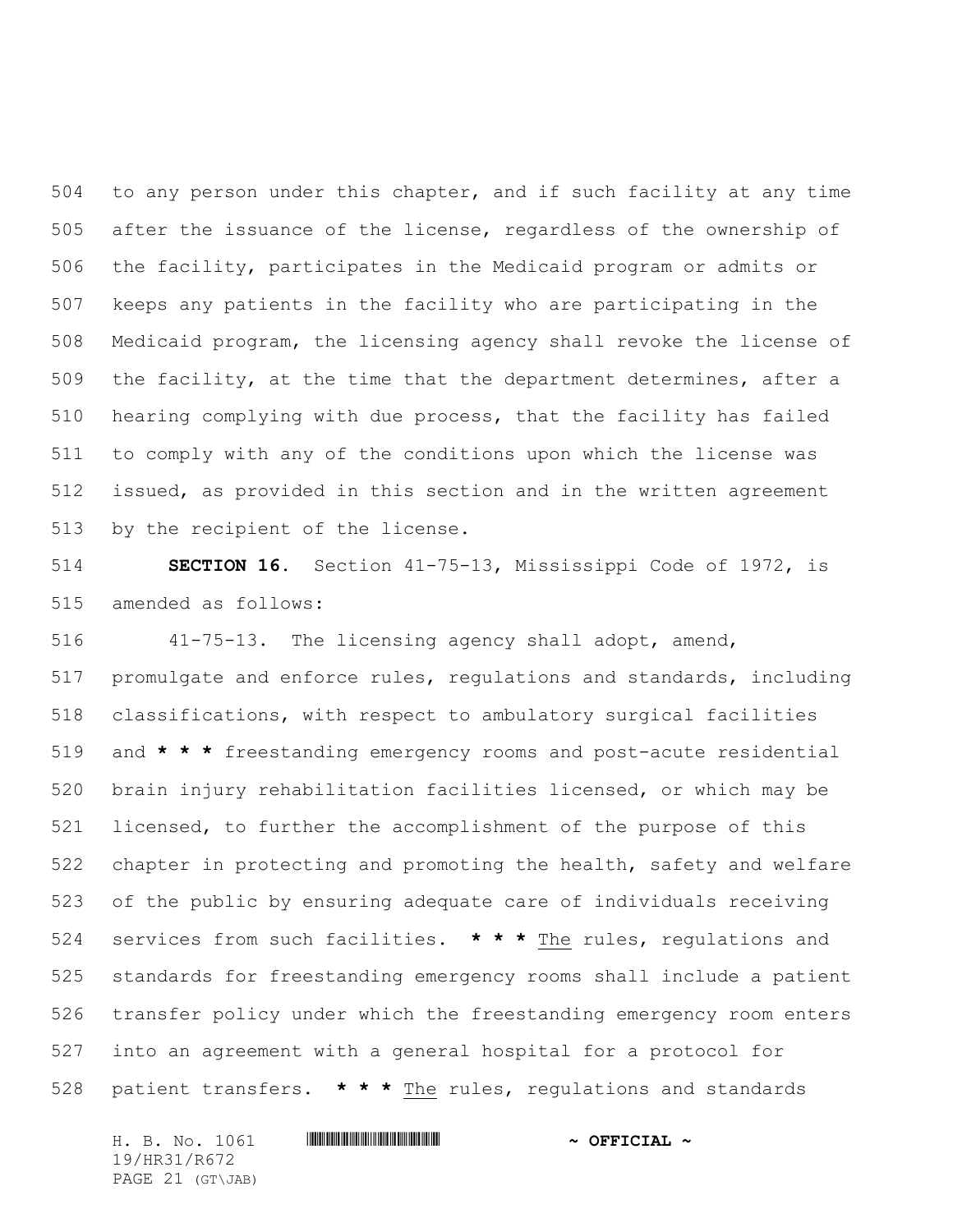shall be adopted and promulgated by the licensing agency in accordance with the provisions of Section 25-43-1 et seq., and shall be recorded and indexed in a book to be maintained by the licensing agency in its main office in the State of Mississippi, entitled "Rules and Regulations for Operation of Ambulatory Surgical Facilities **\* \* \***, Freestanding Emergency Room Facilities and Post-Acute Residential Brain Injury Rehabilitation Facilities." The book shall be open and available to all ambulatory surgical facilities and **\* \* \*** freestanding emergency rooms and post-acute residential brain injury rehabilitation facilities and the public during regular business hours.

 **SECTION 17.** Section 73-25-29, Mississippi Code of 1972, is amended as follows:

 73-25-29. The grounds for the nonissuance, suspension, revocation or restriction of a license or the denial of reinstatement or renewal of a license are:

 (1) Habitual personal use of narcotic drugs, or any other drug having addiction-forming or addiction-sustaining liability.

 (2) Habitual use of intoxicating liquors, or any beverage, to an extent which affects professional competency.

 (3) Administering, dispensing or prescribing any narcotic drug, or any other drug having addiction-forming or addiction-sustaining liability otherwise than in the course of legitimate professional practice.

H. B. No. 1061 \*HR31/R672\* **~ OFFICIAL ~** 19/HR31/R672 PAGE 22 (GT\JAB)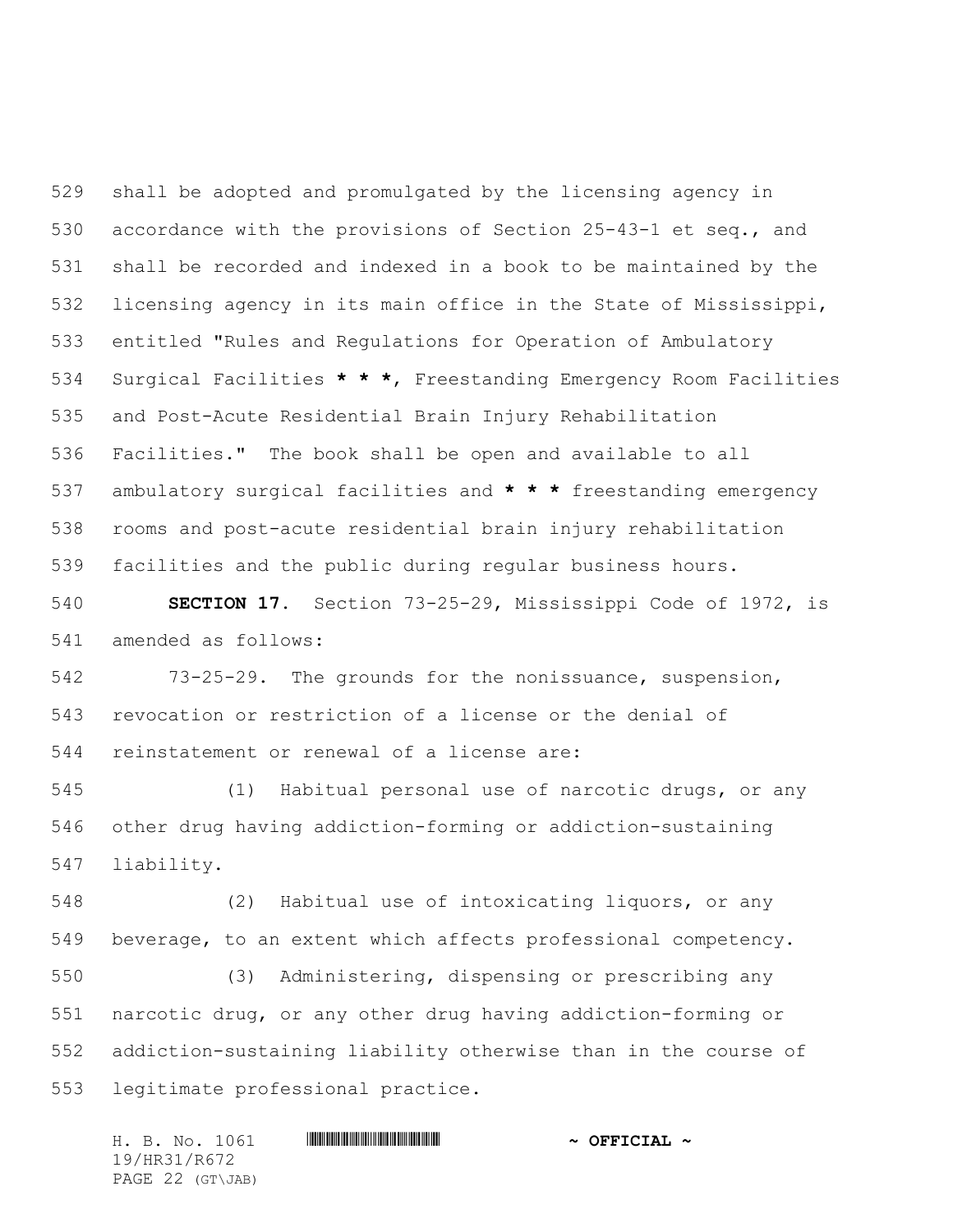(4) Conviction of violation of any federal or state law regulating the possession, distribution or use of any narcotic drug or any drug considered a controlled substance under state or federal law, a certified copy of the conviction order or judgment rendered by the trial court being prima facie evidence thereof, notwithstanding the pendency of any appeal.

 (5) Procuring, or attempting to procure, or aiding in, an abortion **\* \* \***.

 (6) Conviction of a felony or misdemeanor involving moral turpitude, a certified copy of the conviction order or judgment rendered by the trial court being prima facie evidence thereof, notwithstanding the pendency of any appeal.

 (7) Obtaining or attempting to obtain a license by fraud or deception.

 (8) Unprofessional conduct, which includes, but is not limited to:

 (a) Practicing medicine under a false or assumed name or impersonating another practitioner, living or dead.

 (b) Knowingly performing any act which in any way assists an unlicensed person to practice medicine.

 (c) Making or willfully causing to be made any flamboyant claims concerning the licensee's professional excellence.

 (d) Being guilty of any dishonorable or unethical conduct likely to deceive, defraud or harm the public.

|              |  | H. B. No. 1061   |  | $\sim$ OFFICIAL $\sim$ |  |
|--------------|--|------------------|--|------------------------|--|
| 19/HR31/R672 |  |                  |  |                        |  |
|              |  | PAGE 23 (GT\JAB) |  |                        |  |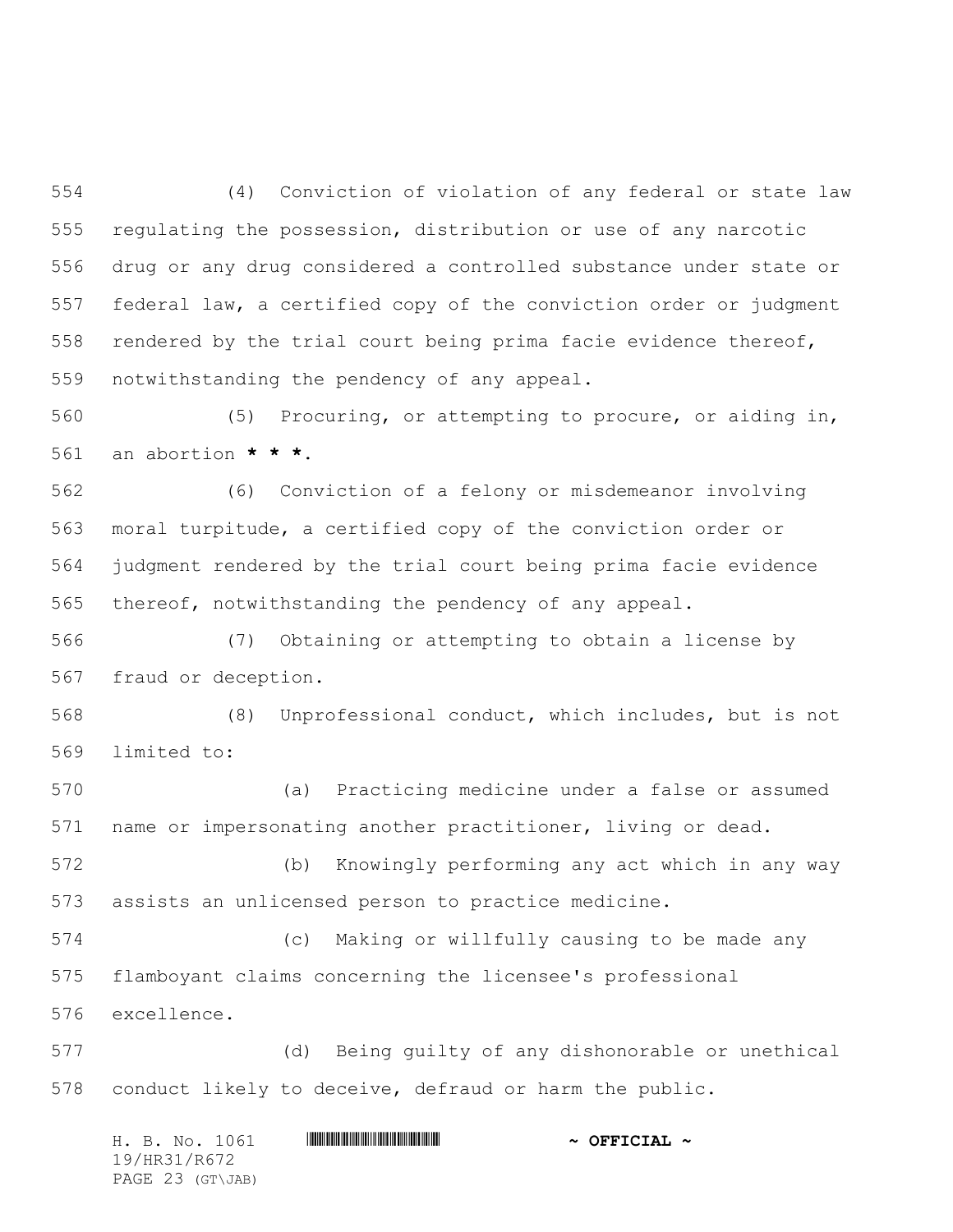(e) Obtaining a fee as personal compensation or gain from a person on fraudulent representation of a disease or injury condition generally considered incurable by competent medical authority in the light of current scientific knowledge and practice can be cured or offering, undertaking, attempting or agreeing to cure or treat the same by a secret method, which he refuses to divulge to the board upon request.

 (f) Use of any false, fraudulent or forged statement or document, or the use of any fraudulent, deceitful, dishonest or immoral practice in connection with any of the licensing requirements, including the signing in his professional capacity any certificate that is known to be false at the time he makes or signs such certificate.

 (g) Failing to identify a physician's school of practice in all professional uses of his name by use of his earned degree or a description of his school of practice.

 (9) The refusal of a licensing authority of another state or jurisdiction to issue or renew a license, permit or certificate to practice medicine in that jurisdiction or the revocation, suspension or other restriction imposed on a license, permit or certificate issued by such licensing authority which prevents or restricts practice in that jurisdiction, a certified copy of the disciplinary order or action taken by the other state or jurisdiction being prima facie evidence thereof, notwithstanding the pendency of any appeal.

H. B. No. 1061 **HR31/R67241 & OFFICIAL ~** 19/HR31/R672 PAGE 24 (GT\JAB)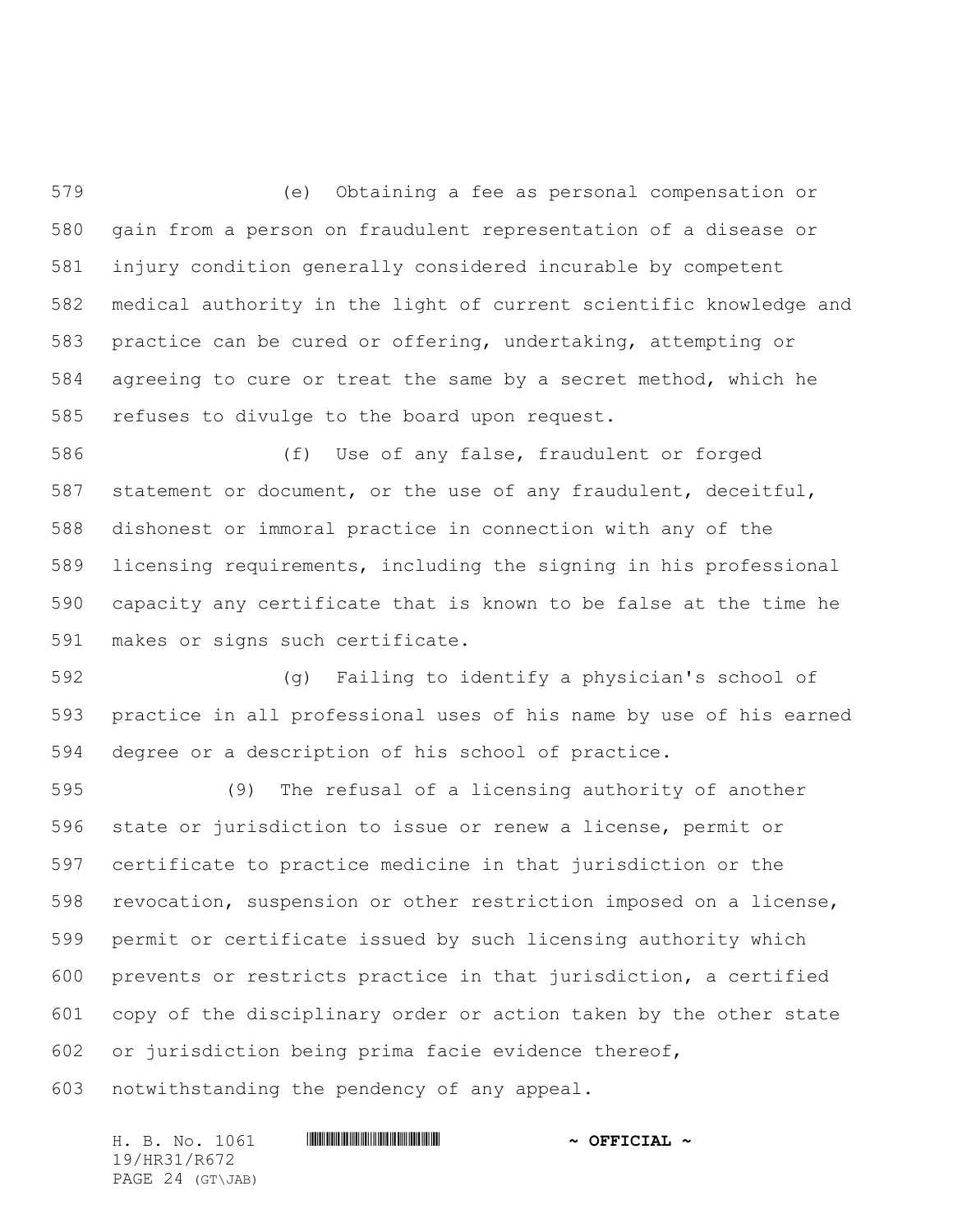(10) Surrender of a license or authorization to practice medicine in another state or jurisdiction or surrender of membership on any medical staff or in any medical or professional association or society while under disciplinary investigation by any of those authorities or bodies for acts or conduct similar to acts or conduct which would constitute grounds for action as defined in this section.

 (11) Final sanctions imposed by the United States Department of Health and Human Services, Office of Inspector General or any successor federal agency or office, based upon a finding of incompetency, gross misconduct or failure to meet professionally recognized standards of health care; a certified copy of the notice of final sanction being prima facie evidence thereof. As used in this paragraph, the term "final sanction" means the written notice to a physician from the United States Department of Health and Human Services, Officer of Inspector General or any successor federal agency or office, which implements the exclusion.

 (12) Failure to furnish the board, its investigators or representatives information legally requested by the board.

 (13) Violation of any provision(s) of the Medical Practice Act or the rules and regulations of the board or of any order, stipulation or agreement with the board.

19/HR31/R672 PAGE 25 (GT\JAB)

H. B. No. 1061 \*HR31/R672\* **~ OFFICIAL ~**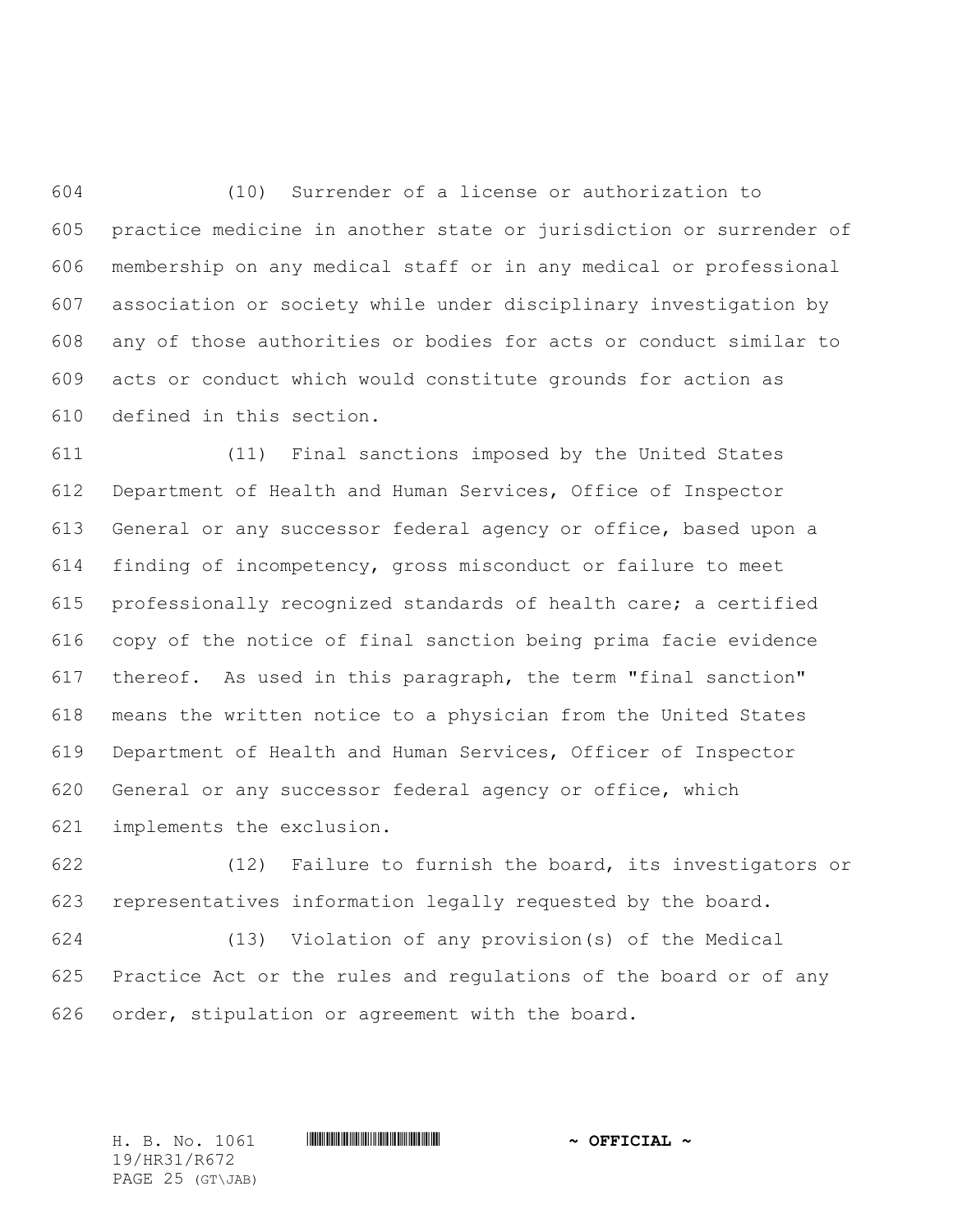(14) Violation(s) of the provisions of Sections 41-121-1 through 41-121-9 relating to deceptive advertisement by health care practitioners.

 (15) Performing or inducing an abortion on a woman **\* \* \***.

 In addition to the grounds specified above, the board shall be authorized to suspend the license of any licensee for being out of compliance with an order for support, as defined in Section 93-11-153. The procedure for suspension of a license for being out of compliance with an order for support, and the procedure for the reissuance or reinstatement of a license suspended for that purpose, and the payment of any fees for the reissuance or reinstatement of a license suspended for that purpose, shall be governed by Section 93-11-157 or 93-11-163, as the case may be. If there is any conflict between any provision of Section 93-11-157 or 93-11-163 and any provision of this chapter, the provisions of Section 93-11-157 or 93-11-163, as the case may be, shall control.

 **SECTION 18.** Sections 41-41-31, 41-41-33, 41-41-34, 41-41-35, 41-41-37, 41-41-45, 41-41-51, 41-41-53, 41-41-55, 41-41-57, 41-41-59, 41-41-61, 41-41-63, 41-41-71, 41-41-80, 41-41-109, 41-41-111, 41-75-16, 41-75-18, 41-75-26 and 41-75-29, Mississippi Code of 1972, which provide for lawful abortions, partial birth abortions and abortion facilities are repealed.

H. B. No. 1061 \*HR31/R672\* **~ OFFICIAL ~** 19/HR31/R672 PAGE 26 (GT\JAB)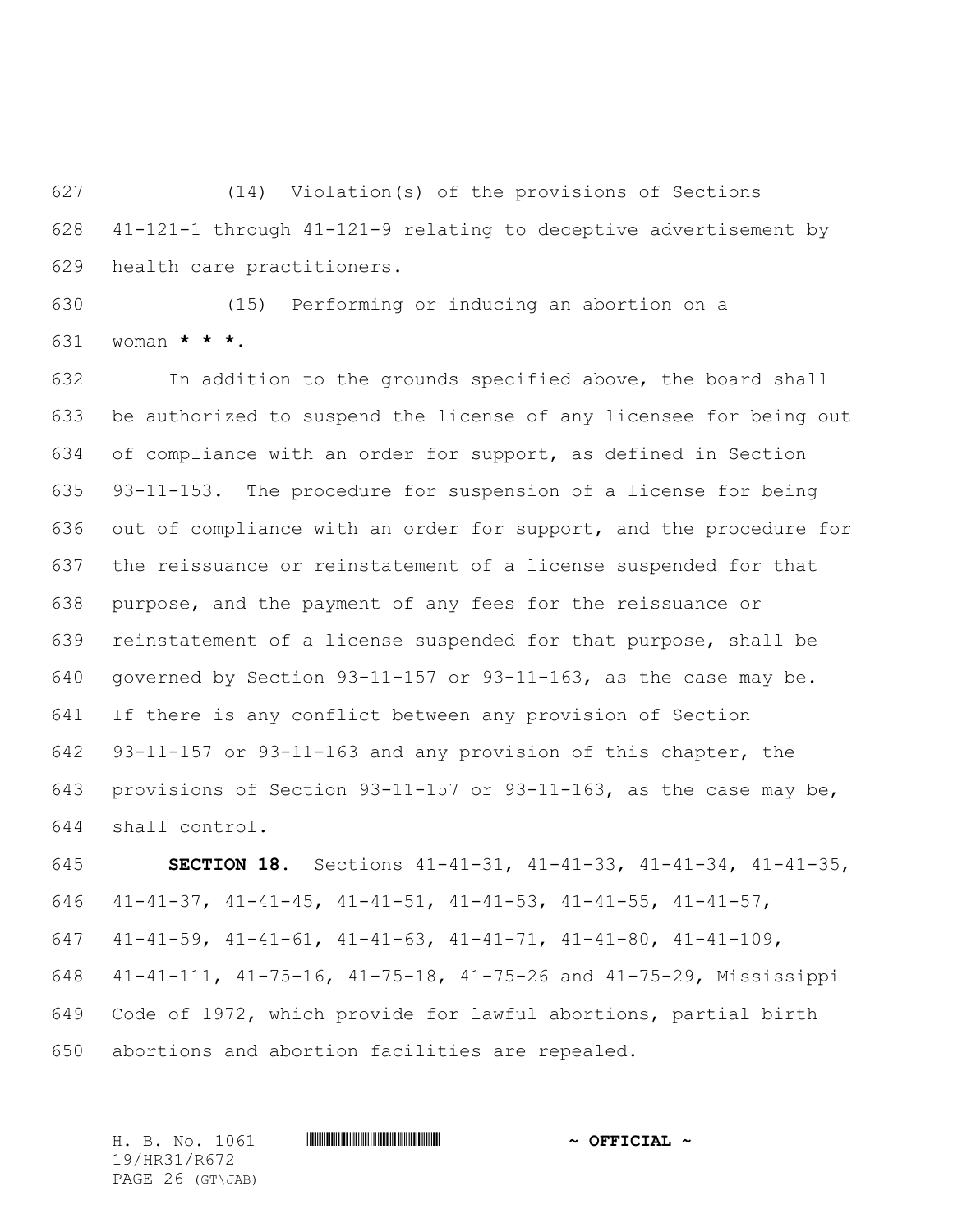**SECTION 19.** Section 41-41-151, Mississippi Code of 1972, is brought forward as follows:

 41-41-151. Sections 41-41-151 through 41-41-169 may be cited as the "Mississippi Unborn Child Protection from Dismemberment Abortion Act."

 **SECTION 20.** Section 41-41-153, Mississippi Code of 1972, is brought forward as follows:

 41-41-153. For the purposes of Sections 41-41-151 through 41-41-169, the following terms shall be defined as provided in this section:

 (a) "Abortion" means the use or prescription of any instrument, medicine, drug, or any other substance or device: (i) To purposely kill the unborn child of a woman known to be pregnant; or (ii) To purposely terminate the pregnancy of a woman known to be pregnant, with a purpose other than: 1. After viability to produce a live birth and preserve the life and health of the child born alive; or 2. To remove a dead unborn child. (b) "Attempt to perform an abortion" means to do or omit to do anything that, under the circumstances as the actor believes them to be, is an act or omission constituting a substantial step in a course of conduct planned to culminate in oneself performing an abortion. Such substantial steps include,

but are not limited to:

H. B. No. 1061 \*HR31/R672\* **~ OFFICIAL ~** 19/HR31/R672 PAGE 27 (GT\JAB)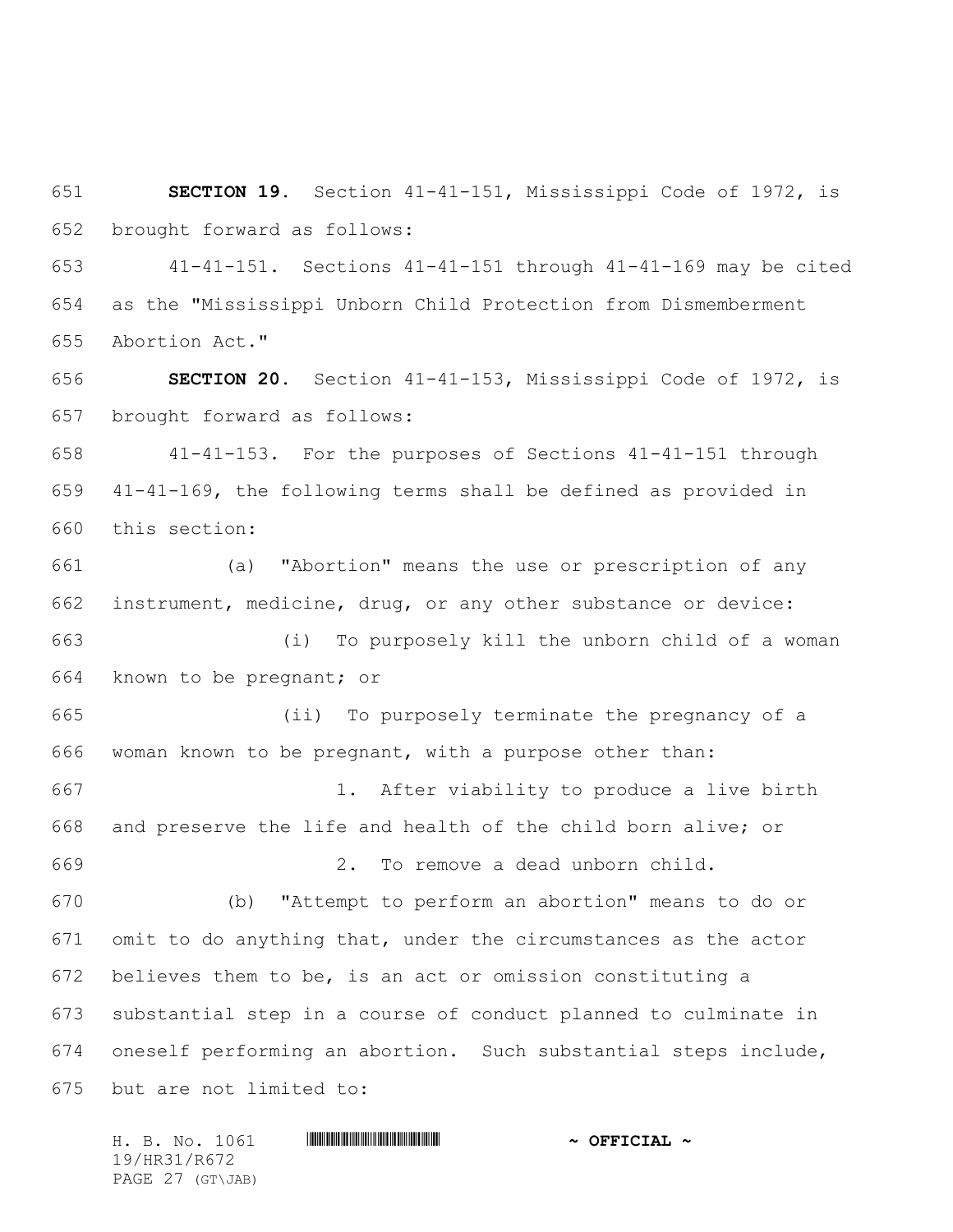(i) Agreeing with an individual to perform an abortion on that individual or on some other person, whether or not the term "abortion" is used in the agreement, and whether or not the agreement is contingent on another factor such as receipt of payment or a determination of pregnancy; or

 (ii) Scheduling or planning a time to perform an abortion on an individual, whether or not the term "abortion" is used, and whether or not the performance is contingent on another factor such as receipt of payment or a determination of pregnancy.

 This definition shall not be construed to require that an abortion procedure actually must be initiated for an attempt to occur.

 (c) "Dismemberment abortion" means, with the purpose of causing the death of an unborn child, purposely to dismember a living unborn child and extract him or her one piece at a time from the uterus through use of clamps, grasping forceps, tongs, scissors or similar instruments that, through the convergence of two rigid levers, slice, crush, and/or grasp a portion of the unborn child's body to cut or rip it off.

 The term "dismemberment abortion" does not include an abortion that uses suction to dismember the body of the unborn child by sucking fetal parts into a collection container, although it does include an abortion in which a dismemberment abortion is used to cause the death of an unborn child but suction is

19/HR31/R672 PAGE 28 (GT\JAB)

H. B. No. 1061 \*HR31/R672\* **~ OFFICIAL ~**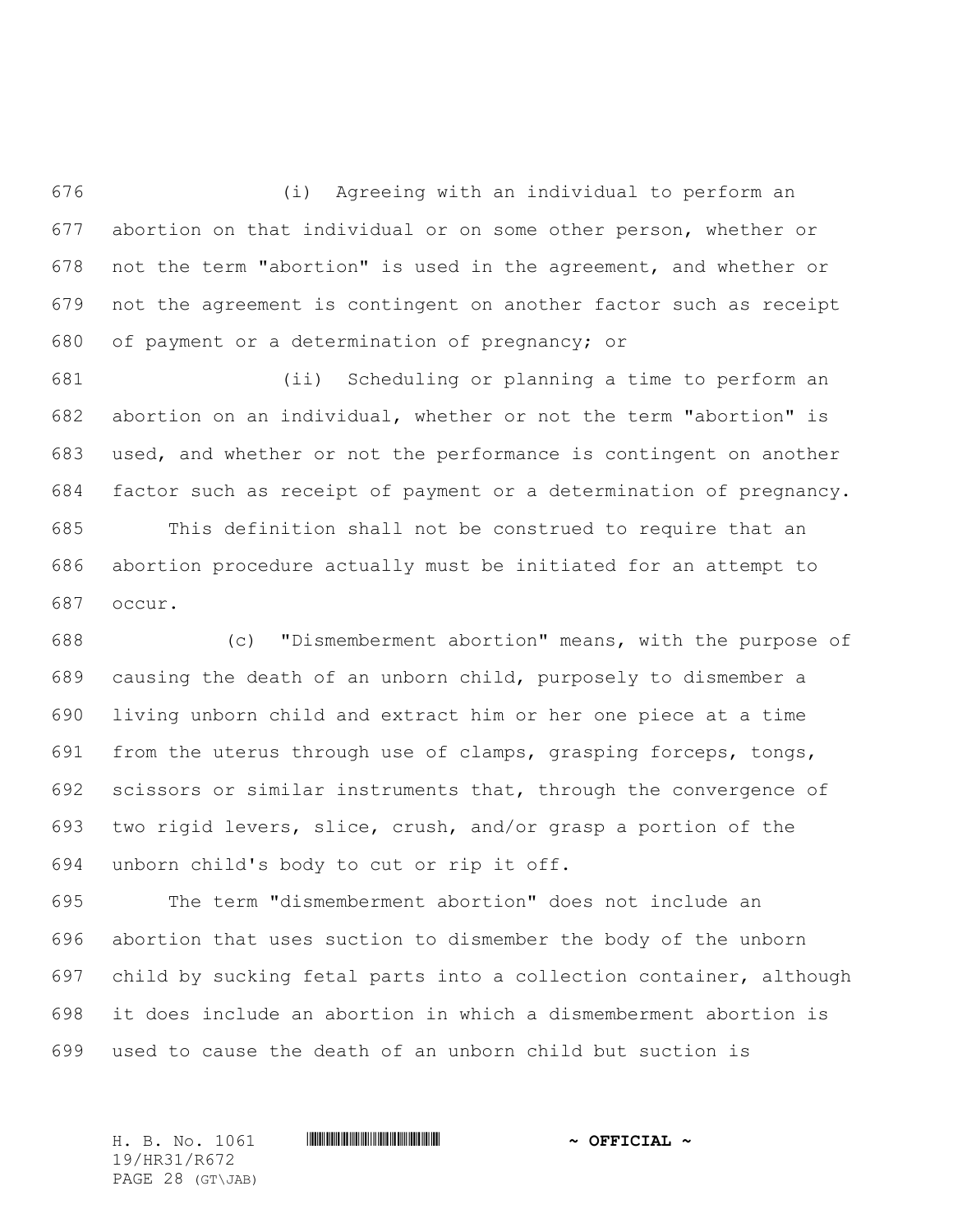subsequently used to extract fetal parts after the death of the unborn child.

 (d) "Physician" means a person licensed to practice medicine and surgery or osteopathic medicine and surgery, or otherwise legally authorized to perform an abortion.

 (e) "Purposely" means the following: A person acts purposely with respect to a material element of an offense when:

 (i) If the element involves the nature of his conduct or a result thereof, it is his conscious object to engage in conduct of that nature or to cause such a result; and

 (ii) If the element involves the attendant circumstances, he is aware of the existence of those circumstances or he believes or hopes that they exist.

 (f) "Serious health risk to the unborn child's mother" means that in reasonable medical judgment, she has a condition that so complicates her medical condition that it necessitates the abortion of her pregnancy to avert her death or to avert serious risk of substantial and irreversible physical impairment of a major bodily function, not including psychological or emotional conditions. No such condition may be determined to exist if it is based on a claim or diagnosis that the woman will engage in conduct that she intends to result in her death or in substantial and irreversible physical impairment of a major bodily function.

 (g) "Woman" means a female human being whether or not she has reached the age of majority.

H. B. No. 1061 **HR31/R67241 & OFFICIAL ~** 19/HR31/R672 PAGE 29 (GT\JAB)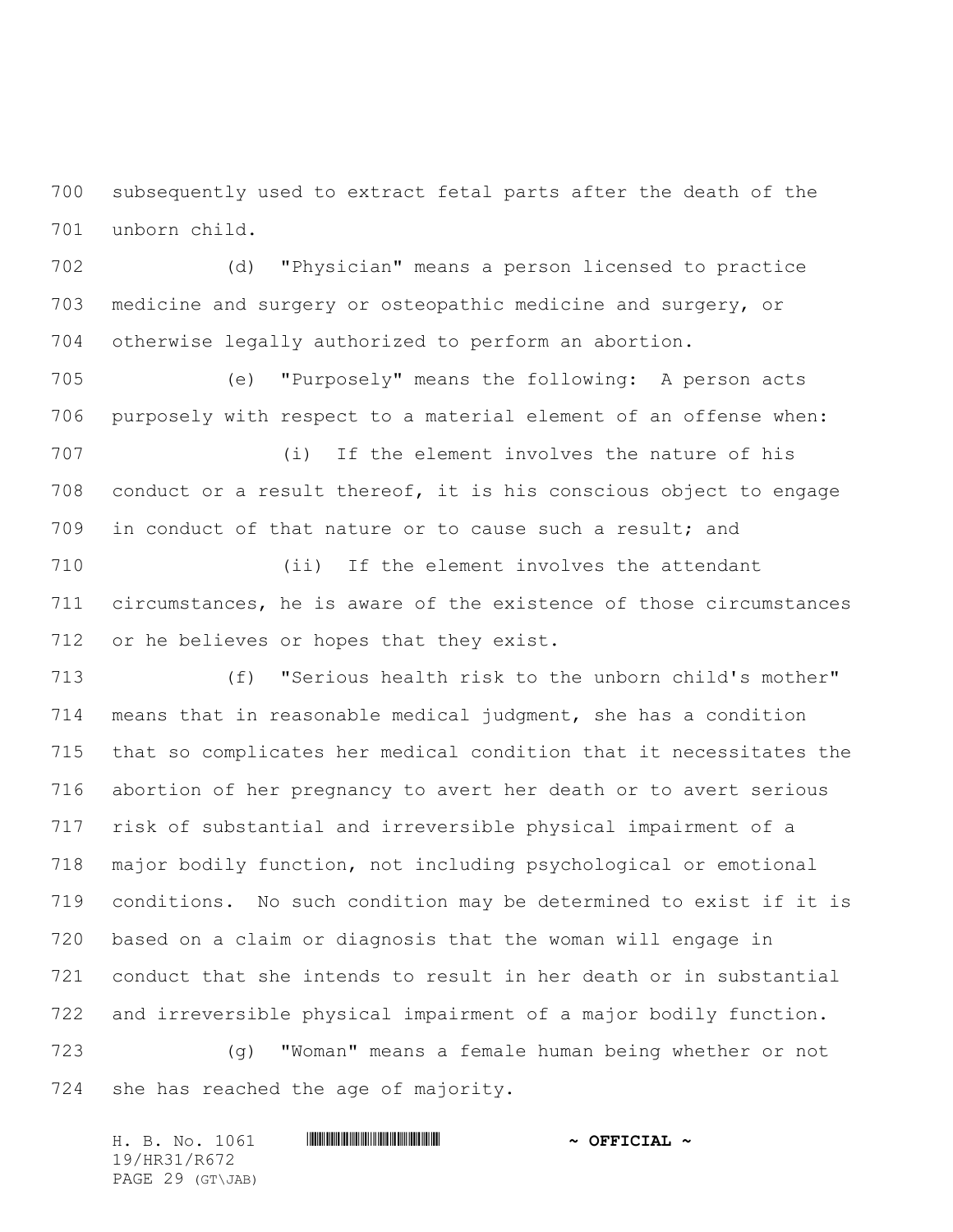**SECTION 21.** Section 41-41-155, Mississippi Code of 1972, is brought forward as follows:

 41-41-155. (1) Notwithstanding any other provision of law, it shall be unlawful for any person to purposely perform or attempt to perform a dismemberment abortion and thereby kill an unborn child unless necessary to prevent serious health risk to the unborn child's mother.

 (2) A person accused in any proceeding of unlawful conduct under subsection (1) of this section may seek a hearing before the State Board of Medical Licensure on whether the dismemberment abortion was necessary to prevent serious health risk to the unborn child's mother. The board's findings are admissible on that issue at any trial in which the unlawful conduct is alleged. Upon a motion of the person accused, the court shall delay the beginning of the trial for not more than thirty (30) days to permit such a hearing to take place.

 (3) No woman upon whom an abortion is performed or attempted to be performed shall be thereby liable for performing or attempting to perform a dismemberment abortion. No nurse, technician, secretary, receptionist or other employee or agent who is not a physician but who acts at the direction of a physician, and no pharmacist or other individual who is not a physician but who fills a prescription or provides instruments or materials used in an abortion at the direction of or to a physician shall be

H. B. No. 1061 \*HR31/R672\* **~ OFFICIAL ~** 19/HR31/R672 PAGE 30 (GT\JAB)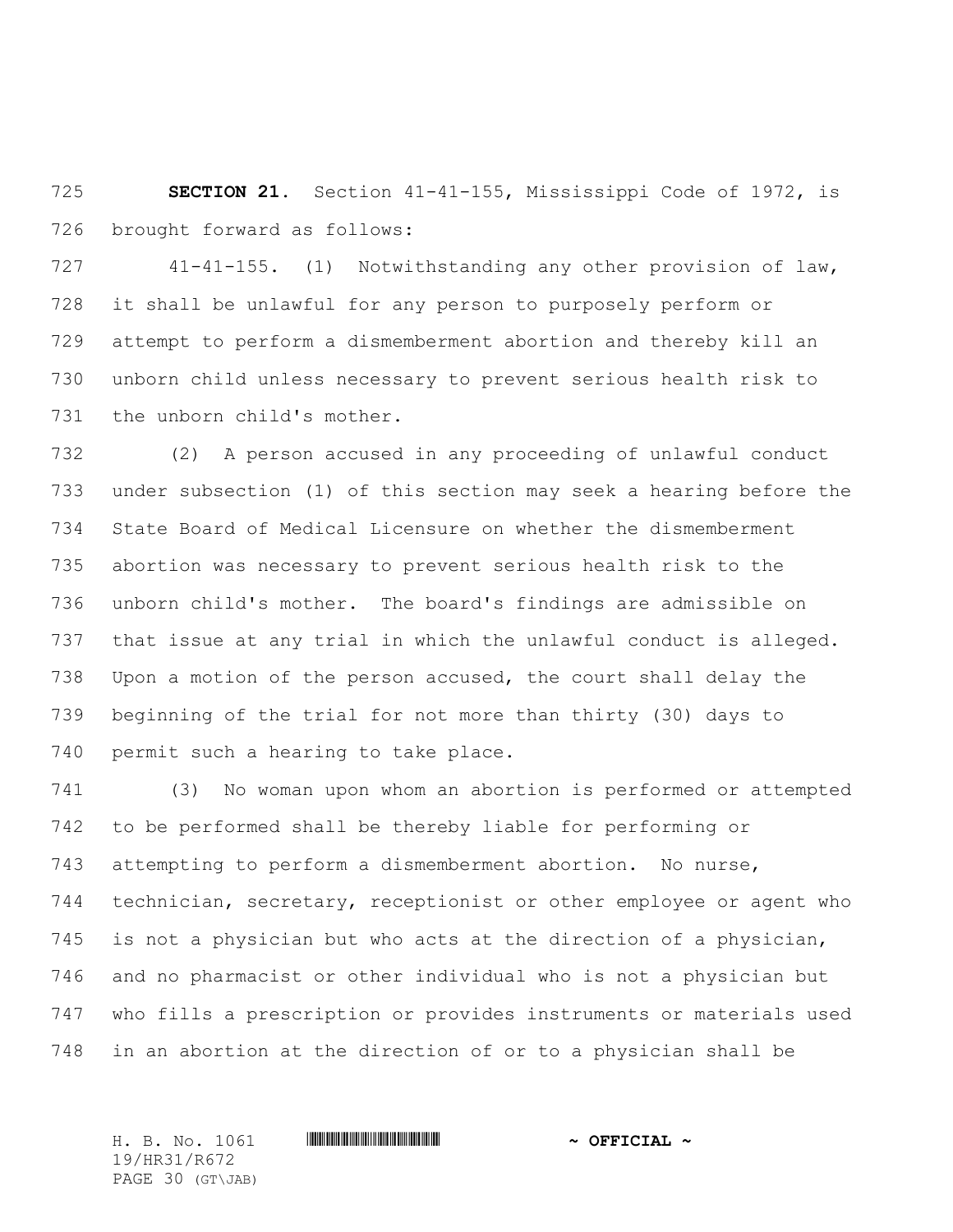thereby liable for performing or attempting to perform a

dismemberment abortion.

 (4) Sections 41-41-151 through 41-41-169 does not prevent abortion for any reason, including rape and incest by any other method.

 **SECTION 22.** Section 41-41-157, Mississippi Code of 1972, is brought forward as follows:

 41-41-157. (1) Civil and criminal penalties for violations of Sections 41-41-151 through 41-41-169 may be imposed under the following priority:

- (a) Injunctive relief;
- (b) Civil cause of action; and
- 

(c) Criminal action.

 (2) A cause of action for injunctive relief against a person who has performed or attempted to perform a dismemberment abortion in violation of Section 41-41-155 may be maintained as a priority action by:

 (a) A woman upon whom such a dismemberment abortion was performed or attempted to be performed;

 (b) A person who is the spouse, parent or guardian of, or a current or former licensed health care provider of, a woman upon whom such a dismemberment abortion was performed or attempted to be performed; or

 (c) A prosecuting attorney with appropriate jurisdiction.

H. B. No. 1061 \*HR31/R672\* **~ OFFICIAL ~** 19/HR31/R672 PAGE 31 (GT\JAB)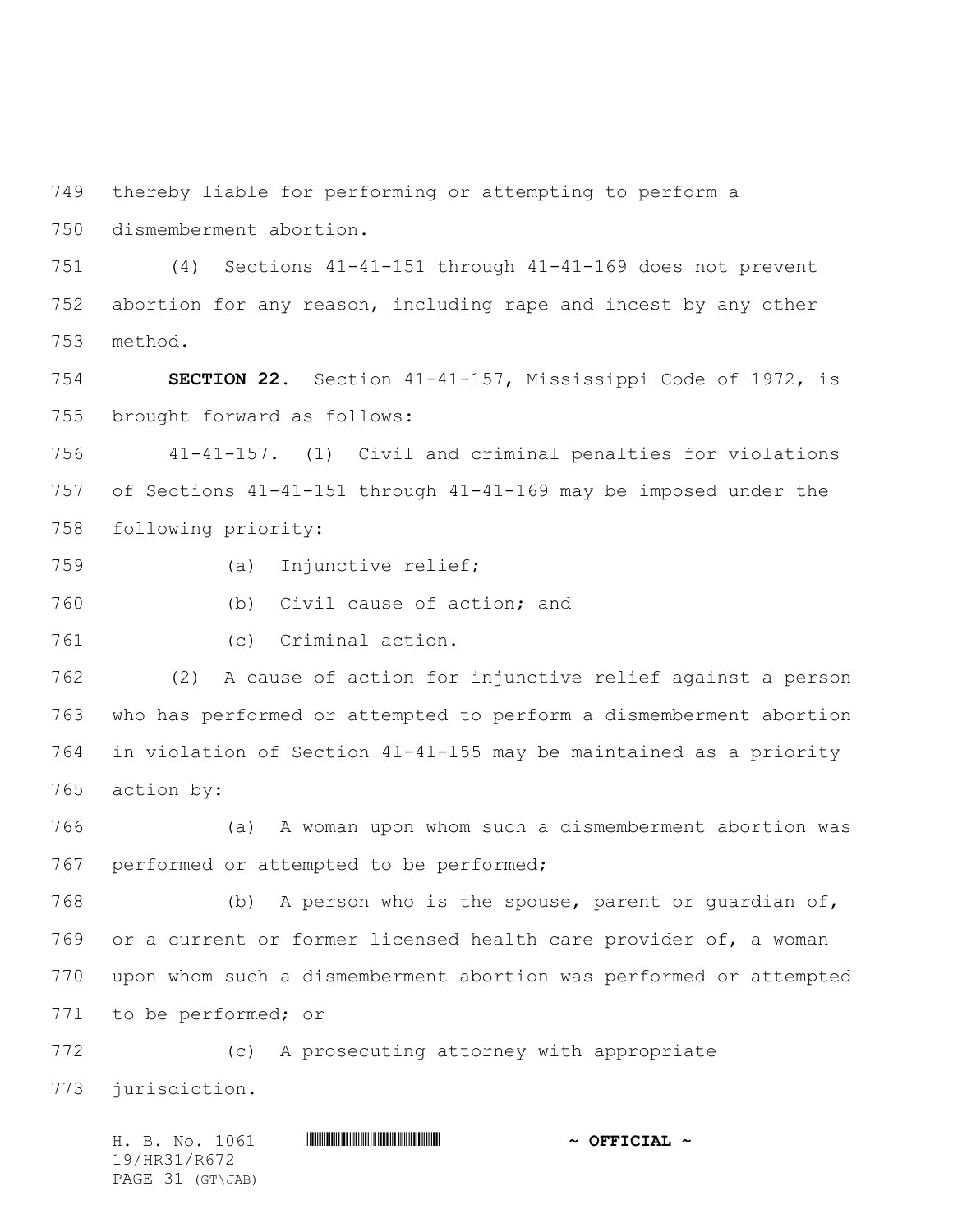(3) The injunction shall prevent the defendant from performing or attempting to perform further dismemberment abortions in violation of Section 41-41-155 in this state.

 **SECTION 23.** Section 41-41-159, Mississippi Code of 1972, is brought forward as follows:

 41-41-159. (1) Only in the event a cause of action for injunctive relief under Section 41-41-157 has been denied by a court of competent jurisdiction, a cause of action for civil damages against a person who has performed a dismemberment abortion in violation of Section 41-41-155 may be maintained by:

 (a) Any woman upon whom a dismemberment abortion has been performed in violation of Section 41-41-155;

 (b) The father of the unborn child, if married to the woman at the time the dismemberment abortion was performed; or

 (c) If the woman had not attained the age of eighteen (18) years at the time of the dismemberment abortion or has died as a result of the abortion, the maternal grandparents of the unborn child.

 (2) No damages may be awarded a plaintiff if the pregnancy resulted from the plaintiff's criminal conduct.

 (3) Damages awarded in such an action shall include: (a) Money damages for all injuries, psychological and physical, occasioned by the dismemberment abortion; and

 (b) Statutory damages equal to three (3) times the cost of the dismemberment abortion.

| H. B. No. 1061   | $\sim$ OFFICIAL $\sim$ |
|------------------|------------------------|
| 19/HR31/R672     |                        |
| PAGE 32 (GT\JAB) |                        |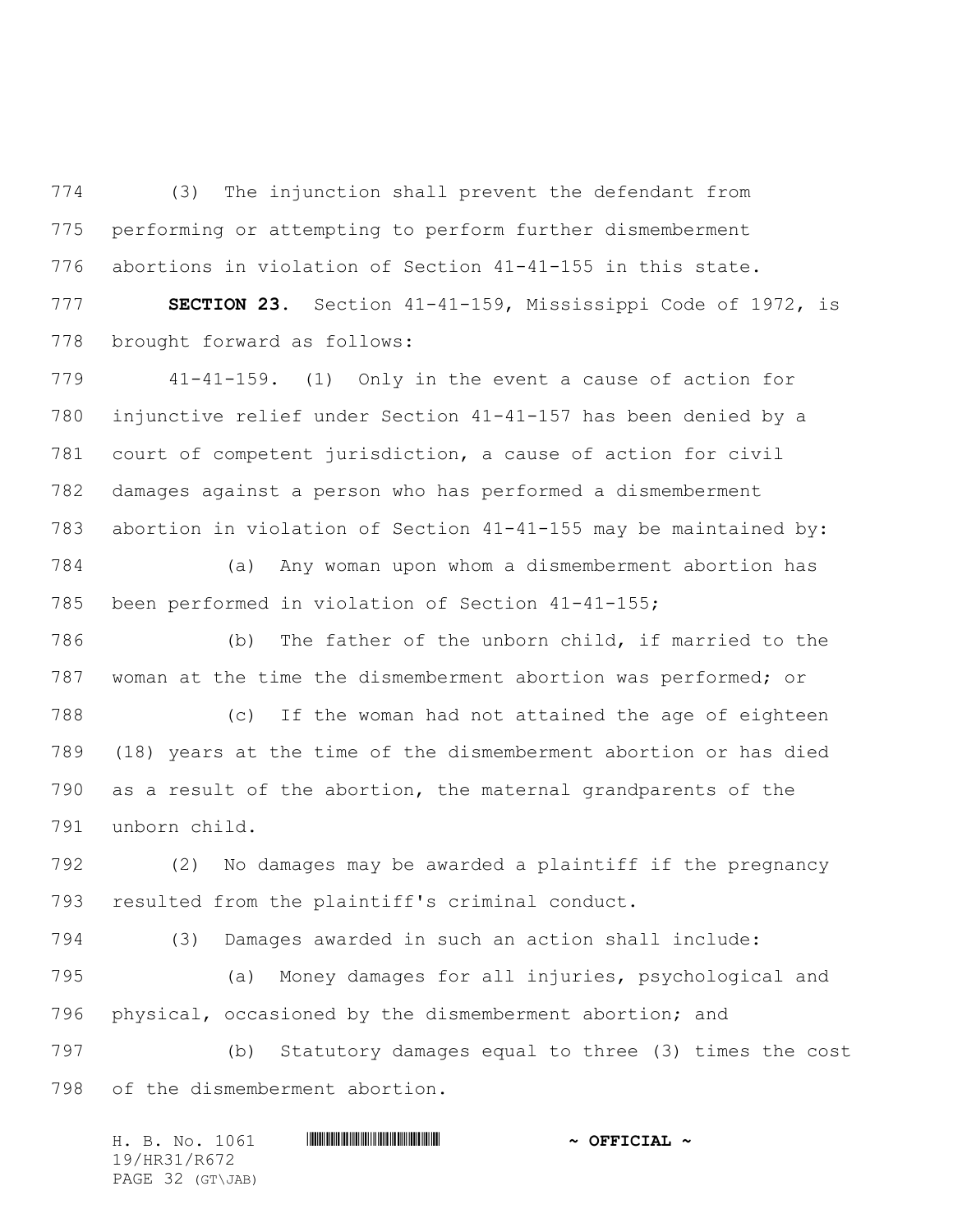**SECTION 24.** Section 41-41-161, Mississippi Code of 1972, is brought forward as follows:

 41-41-161. (1) If judgment is rendered in favor of the plaintiff in an action described in Section 41-41-157 or 41-41-159, the court shall also render judgment for a reasonable attorney's fee in favor of the plaintiff against the defendant.

 (2) If judgment is rendered in favor of the defendant in an action described in Section 41-41-157 or 41-41-159 and the court finds that the plaintiff's suit was frivolous and brought in bad faith, the court shall render judgment for a reasonable attorney's fee in favor of the defendant against the plaintiff.

 (3) No attorney's fee may be assessed against the woman upon whom a dismemberment abortion was performed or attempted to be performed except in accordance with subsection (2) of this section.

 **SECTION 25.** Section 41-41-163, Mississippi Code of 1972, is brought forward as follows:

 41-41-163. Only in the event a judgment is rendered in favor of the defendant in an action described in Section 41-41-157 or 41-41-159, a district attorney with jurisdiction may bring an indictment for criminal punishment under this section. Any person who violates Section 41-41-155 is guilty of a felony and, upon conviction, shall be punished by a fine not more than Ten Thousand Dollars (\$10,000.00), or commitment to the custody of the

19/HR31/R672 PAGE 33 (GT\JAB)

H. B. No. 1061 \*HR31/R672\* **~ OFFICIAL ~**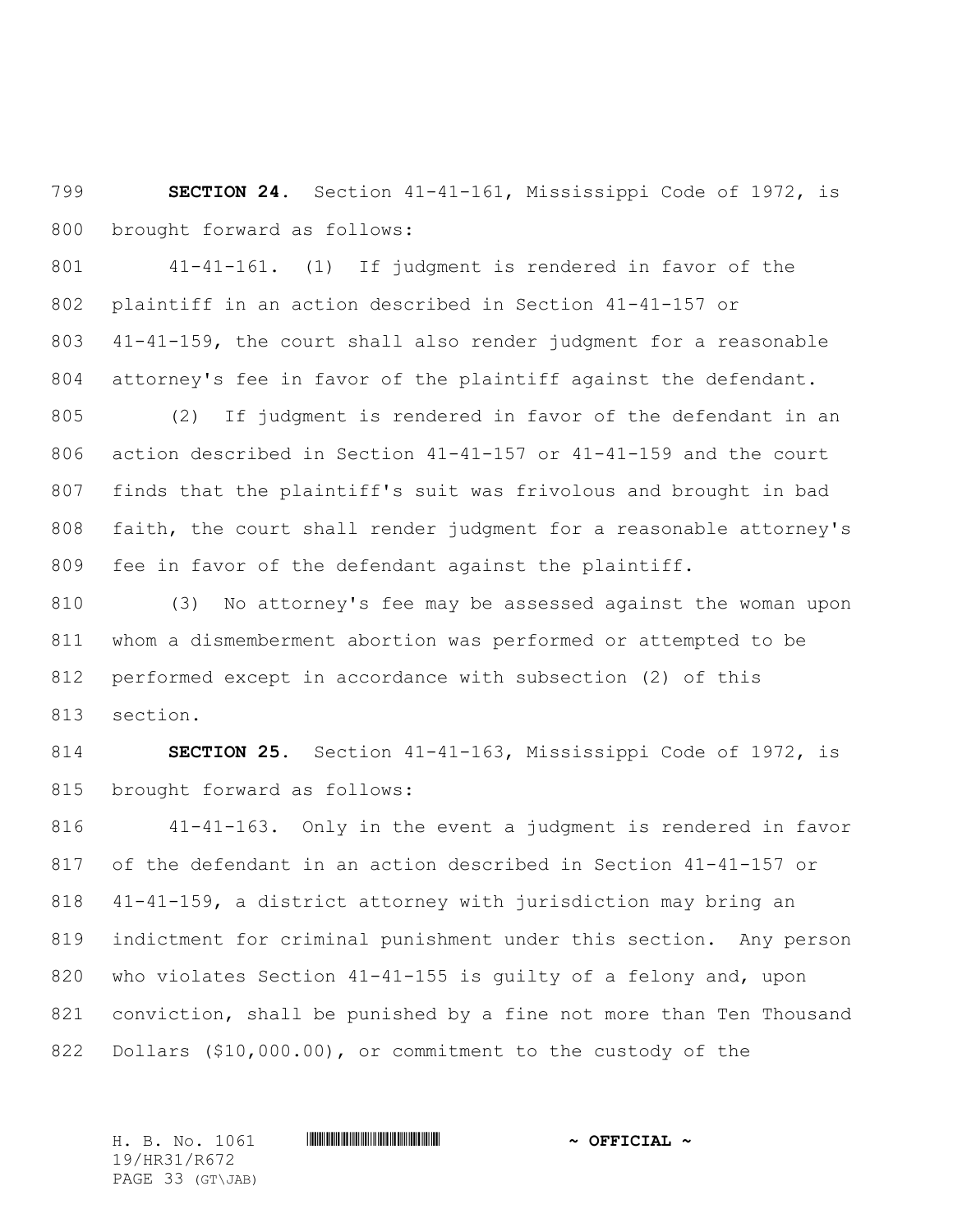Department of Corrections for not more than two (2) years, or both.

 **SECTION 26.** Section 41-41-165, Mississippi Code of 1972, is brought forward as follows:

 41-41-165. In every civil, criminal, or administrative proceeding or action brought under Sections 41-41-151 through 41-41-169, the court shall rule whether the anonymity of any woman upon whom a dismemberment abortion has been performed or attempted to be performed shall be preserved from public disclosure if she does not give her consent to the disclosure. The court, upon motion or sua sponte, shall make such a ruling and, upon determining that her anonymity should be preserved, shall issue 835 orders to the parties, witnesses, and counsel and shall direct the sealing of the record and exclusion of individuals from courtrooms or hearing rooms to the extent necessary to safeguard her identity from public disclosure. Each such order shall be accompanied by specific written findings explaining why the anonymity of the woman should be preserved from public disclosure, why the order is essential to that end, how the order is narrowly tailored to serve that interest, and why no reasonable less restrictive alternative exists. In the absence of written consent of the woman upon whom a dismemberment abortion has been performed or attempted to be performed, anyone other than a public official who brings an action under Section 41-41-157 or 41-41-159 shall do so under a pseudonym. This section may not be construed to conceal the

H. B. No. 1061 \*HR31/R672\* **~ OFFICIAL ~** 19/HR31/R672 PAGE 34 (GT\JAB)